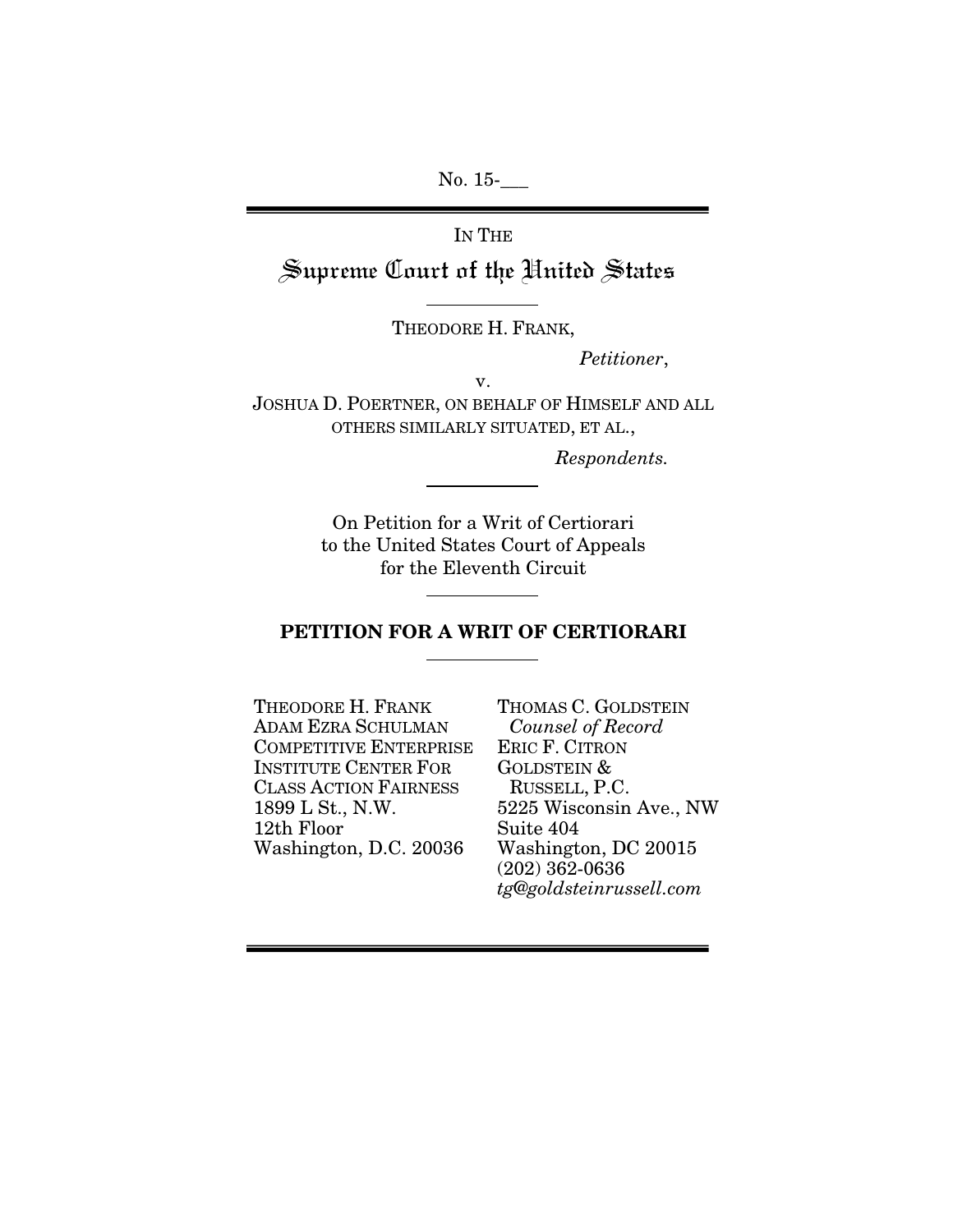### QUESTIONS PRESENTED

This case involves a class-action settlement in which class counsel received \$5,680,000 and their millions of class-member clients realized only \$344,850 combined. In other words, class counsel received *over 94%* of the total cash recovery provided in the settlement. Breaking with other circuits, the Eleventh Circuit held that the district court did not abuse its discretion in approving that settlement because it added to the settlement's value other "benefits"—including a *cy pres* award requiring the defendant to donate some of its product to a charity of its choosing. The questions presented are:

1. Whether, or in what circumstances, a settlement that provides a disproportionate allocation of its pecuniary benefit to class counsel is "fair, reasonable, and adequate," under Federal Rule of Civil Procedure 23(e)(2).

2. Whether, or in what circumstances, the use of a *cy pres* remedy in lieu of attempting further distributions to actual class members is "fair, reasonable, and adequate," under Federal Rule of Civil Procedure 23(e)(2).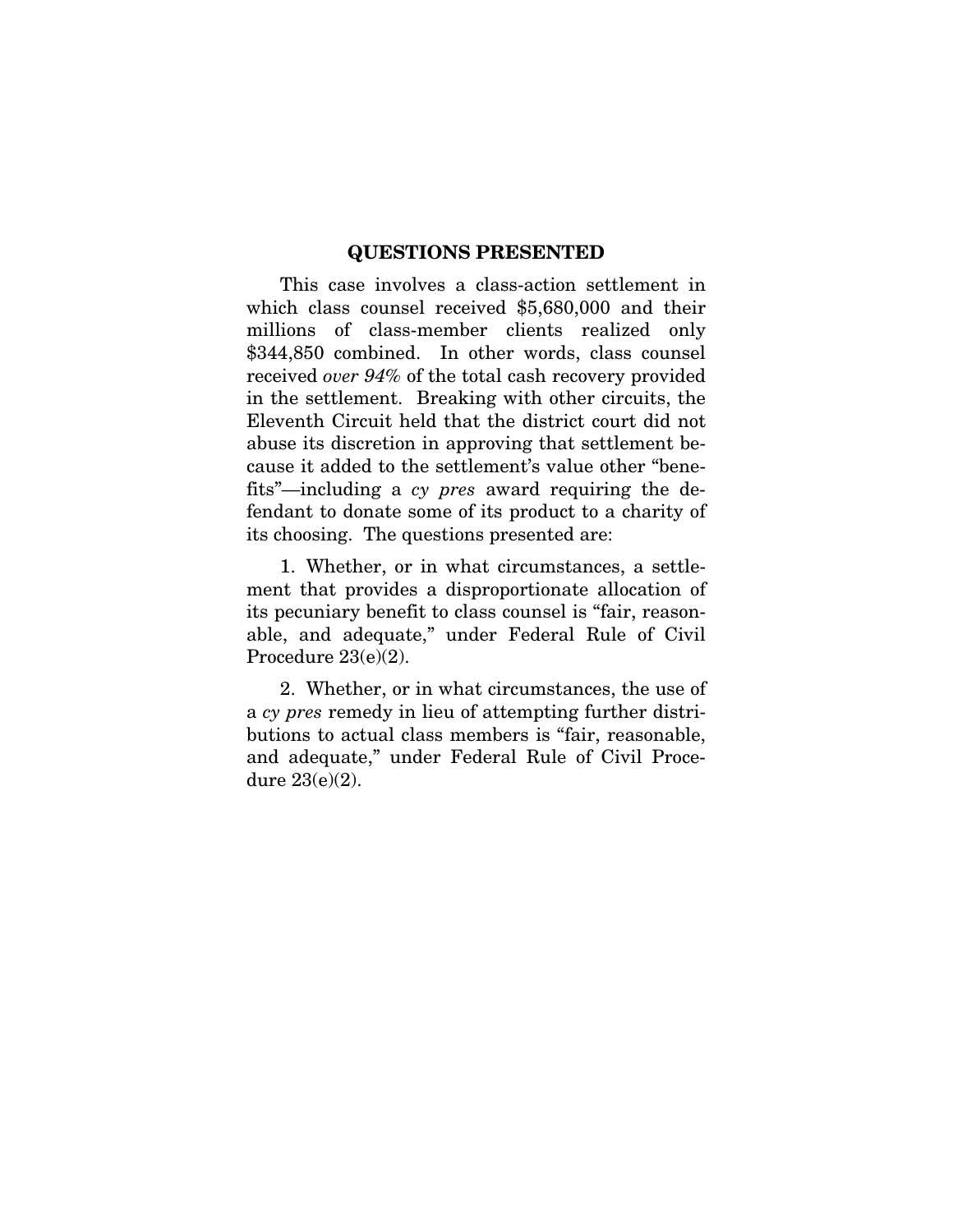### PARTIES TO THE PROCEEDING

Petitioner Theodore H. Frank was an objector in the district court proceedings and appellant in the court of appeals proceedings.

Respondent Joshua D. Poertner was a named plaintiff in the district court proceedings and appellee in the court of appeals proceedings.

Respondents The Gillette Company and The Procter & Gamble Company were defendants in the district court proceedings and appellees in the court of appeals proceedings.

Respondents Christopher Batman, Robert Falkner, Wanda J. Cochran, and Grace M. Cannata were objectors in the district court proceedings and appellants in the court of appeals proceedings.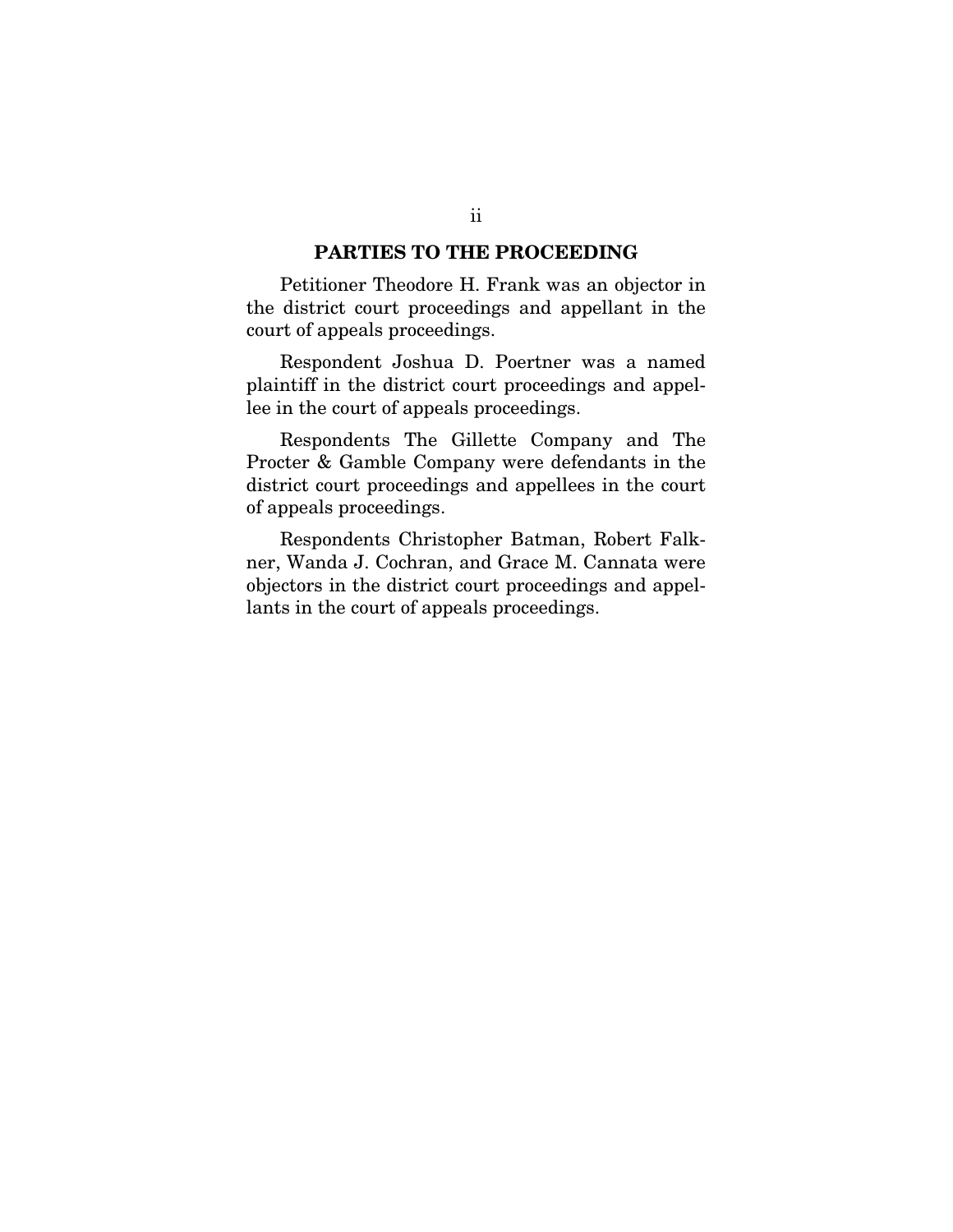## **TABLE OF CONTENTS**

|         | PARTIES TO THE PROCEEDING ii                                                                                                     |  |  |
|---------|----------------------------------------------------------------------------------------------------------------------------------|--|--|
|         |                                                                                                                                  |  |  |
|         |                                                                                                                                  |  |  |
|         |                                                                                                                                  |  |  |
|         |                                                                                                                                  |  |  |
|         |                                                                                                                                  |  |  |
|         |                                                                                                                                  |  |  |
|         |                                                                                                                                  |  |  |
| Ι.      | The Recognized Incentive Problems<br>Of Class-Action Settlements 6                                                               |  |  |
| $\Pi$ . | Factual And Procedural Background .12                                                                                            |  |  |
| III.    | The Decision Below17                                                                                                             |  |  |
|         | REASONS FOR GRANTING THE WRIT18                                                                                                  |  |  |
| I.      | The Decision Below Squarely Conflicts<br>With How Other Circuits Evaluate The<br><b>Attorney Share Of Class-Action</b>           |  |  |
| II.     | The Decision Below Squarely Conflicts<br>With How Other Circuits Would<br><b>Evaluate The</b><br>Propriety Of Cy Pres Relief. 24 |  |  |
| III.    | This Is An Ideal Vehicle For<br>Intervention On An Important And                                                                 |  |  |
|         |                                                                                                                                  |  |  |

iii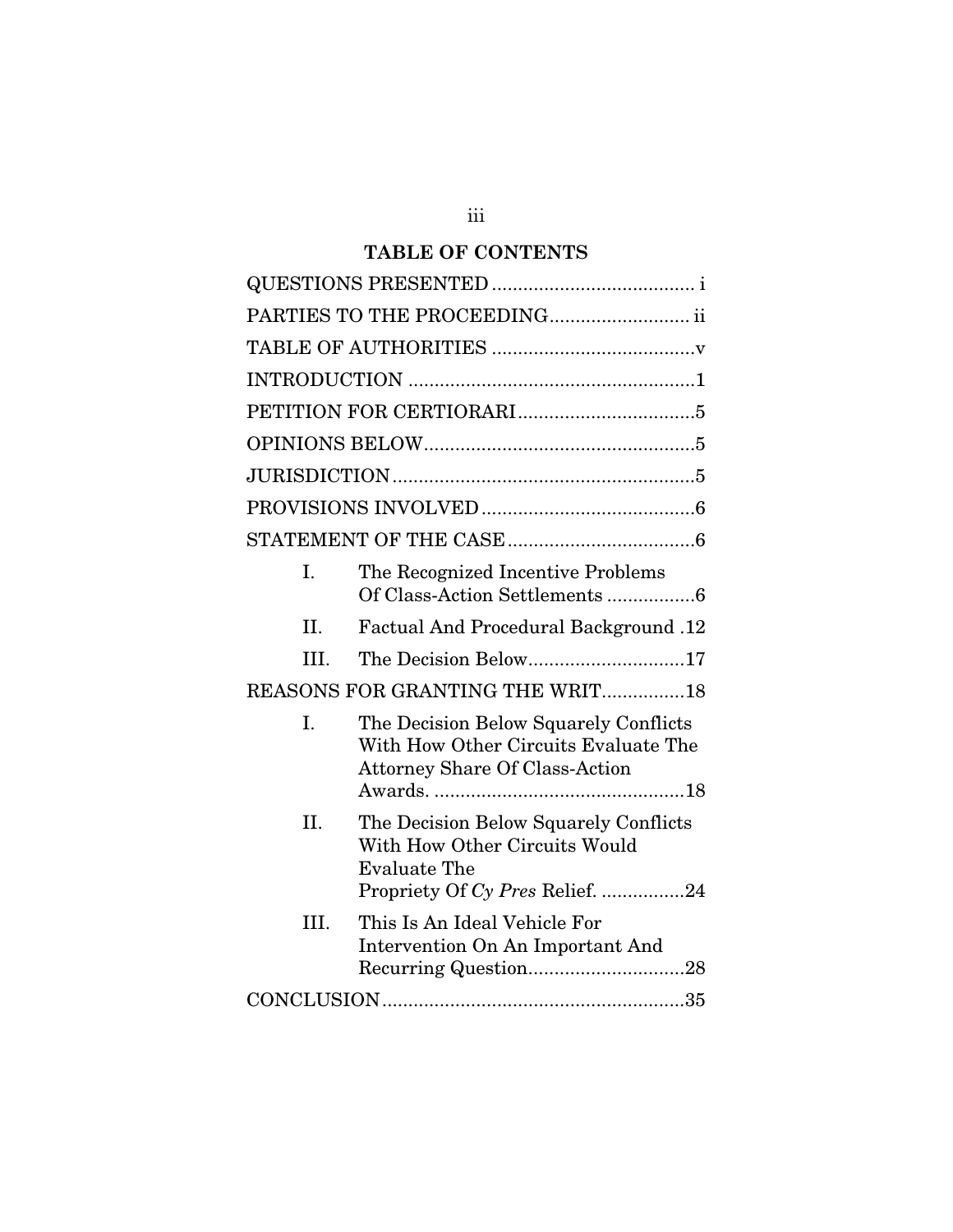| Appendix C: Declaration Regarding Claims Rates 32a |  |
|----------------------------------------------------|--|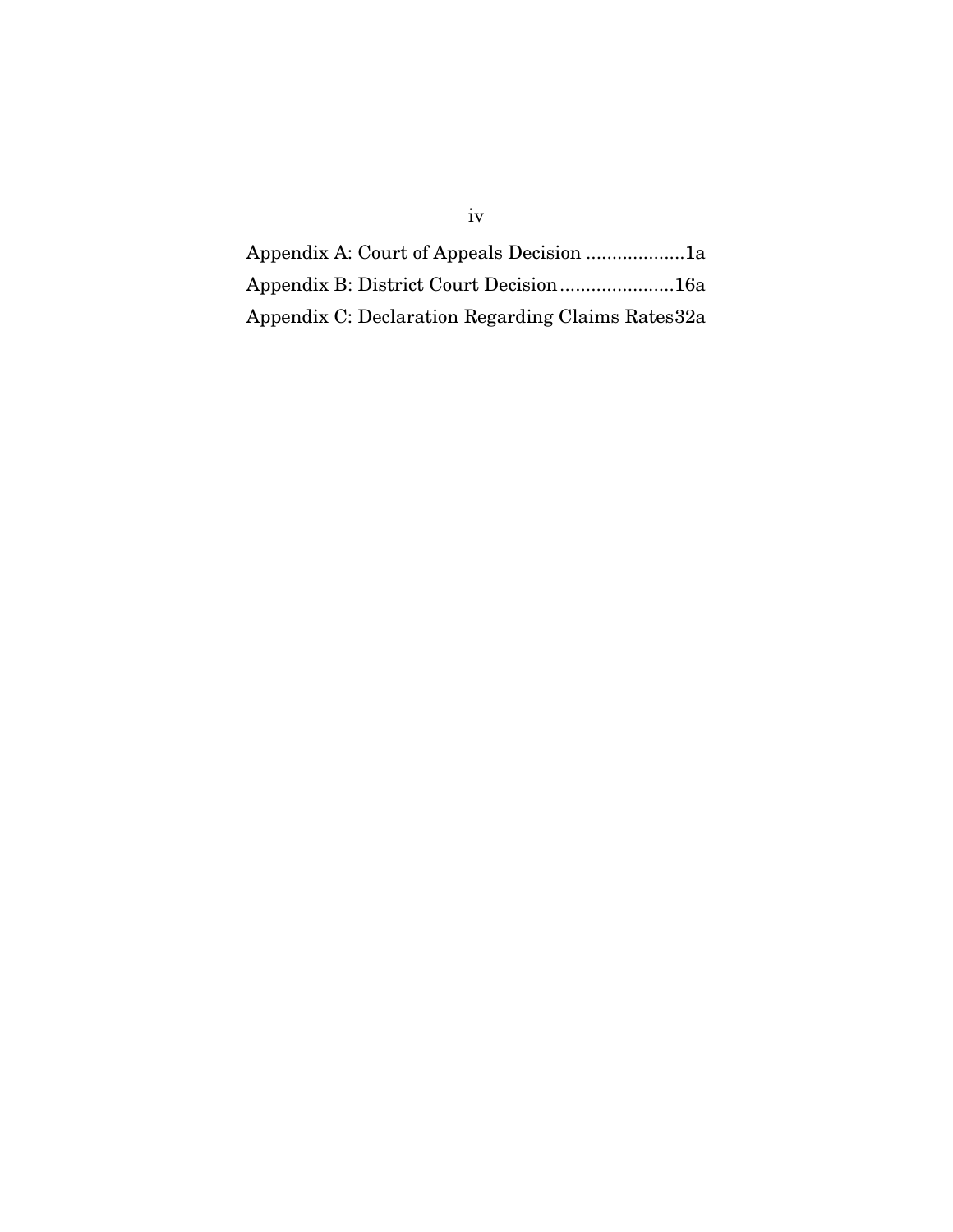## TABLE OF AUTHORITIES

# Cases

| Amchem Prods., Inc. v. Windsor,                                                |
|--------------------------------------------------------------------------------|
| Braynen v. Nationstar Mortg., LLC,<br>No. 14-cv-20726-Goodman, 2015 WL 6872519 |
| Crawford v. Equifax Payment Servs., Inc.,                                      |
| Dennis v. Kellogg Co.,                                                         |
| Eubank v. Pella Corp.,                                                         |
| Holtzman v. Turza,                                                             |
| In re Baby Prods. Litig.,<br>708 F.3d 163 (3d Cir. 2013)20, 24, 27, 33         |
| In re BankAmerica Corp. Sec. Litig.,                                           |
| In re Bayer Corp. Litig.,<br>No. 09-md-2023, (E.D.N.Y. Nov. 8, 2013) 34        |
| In re Bluetooth Headset Litig.,<br>654 F.3d 935 (9th Cir. 2011)  7, 11, 29     |
| In re Citigroup Sec. Litig.,<br>965 F. Supp. 2d 369 (S.D.N.Y. 2013)  14        |
| In re Dry Max Pampers Litig.,                                                  |
| Int'l Precious Metals Corp. v. Waters,                                         |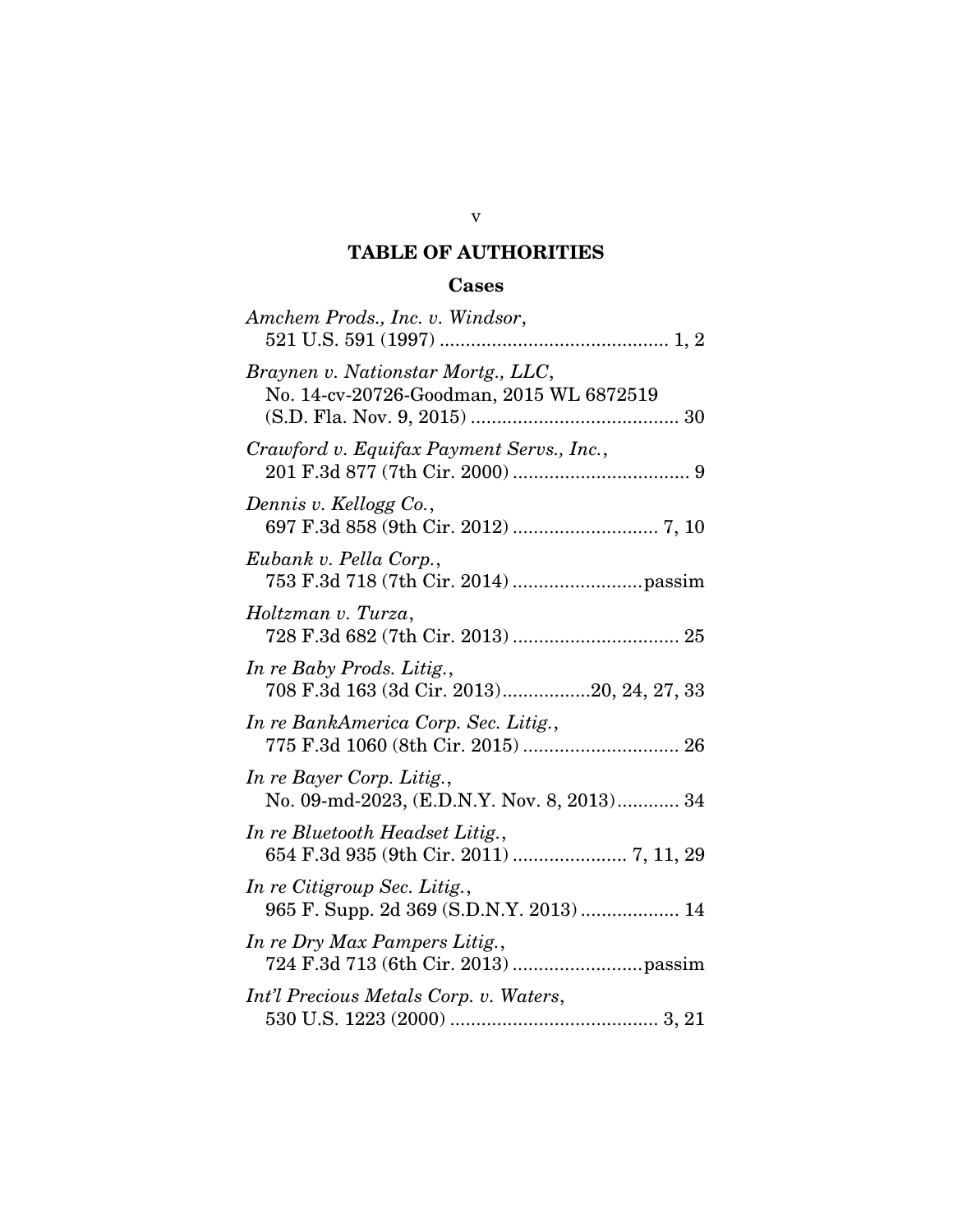| Klier v. Elf Atochem,                                                         |  |  |  |  |
|-------------------------------------------------------------------------------|--|--|--|--|
| Lee v. Ocwen Loan Servicing, LLC,<br>No. 14-cv-60649-Goodman, 2015 WL 5449813 |  |  |  |  |
| Marek v. Lane,                                                                |  |  |  |  |
| Marty v. Anheuser-Busch Cos.,<br>No. 13-cv-23656-JJO, 2015 WL 6391185         |  |  |  |  |
| McDonough v. Toys "R" Us, Inc.,<br>80 F. Supp. 3d 626 (E.D. Pa. 2015) 14, 33  |  |  |  |  |
| Nelson v. Greater Gadsden Hous. Auth.,                                        |  |  |  |  |
| Ortiz v. Fibreboard Corp.,                                                    |  |  |  |  |
| Pearson v. NBTY, Inc.,                                                        |  |  |  |  |
| Redman v. RadioShack,<br>768 F.3d 622 (7th Cir. 2014) 7, 11, 18, 19           |  |  |  |  |
| Richardson v. L'Oreal,<br>991 F. Supp. 2d 181 (D.D.C. 2013)  30               |  |  |  |  |
| Safeco v. AIG,                                                                |  |  |  |  |
| <b>Statutes</b>                                                               |  |  |  |  |
| $98$ II Q $\alpha$ $81954(1)$<br>$\mathcal{L}$                                |  |  |  |  |

vi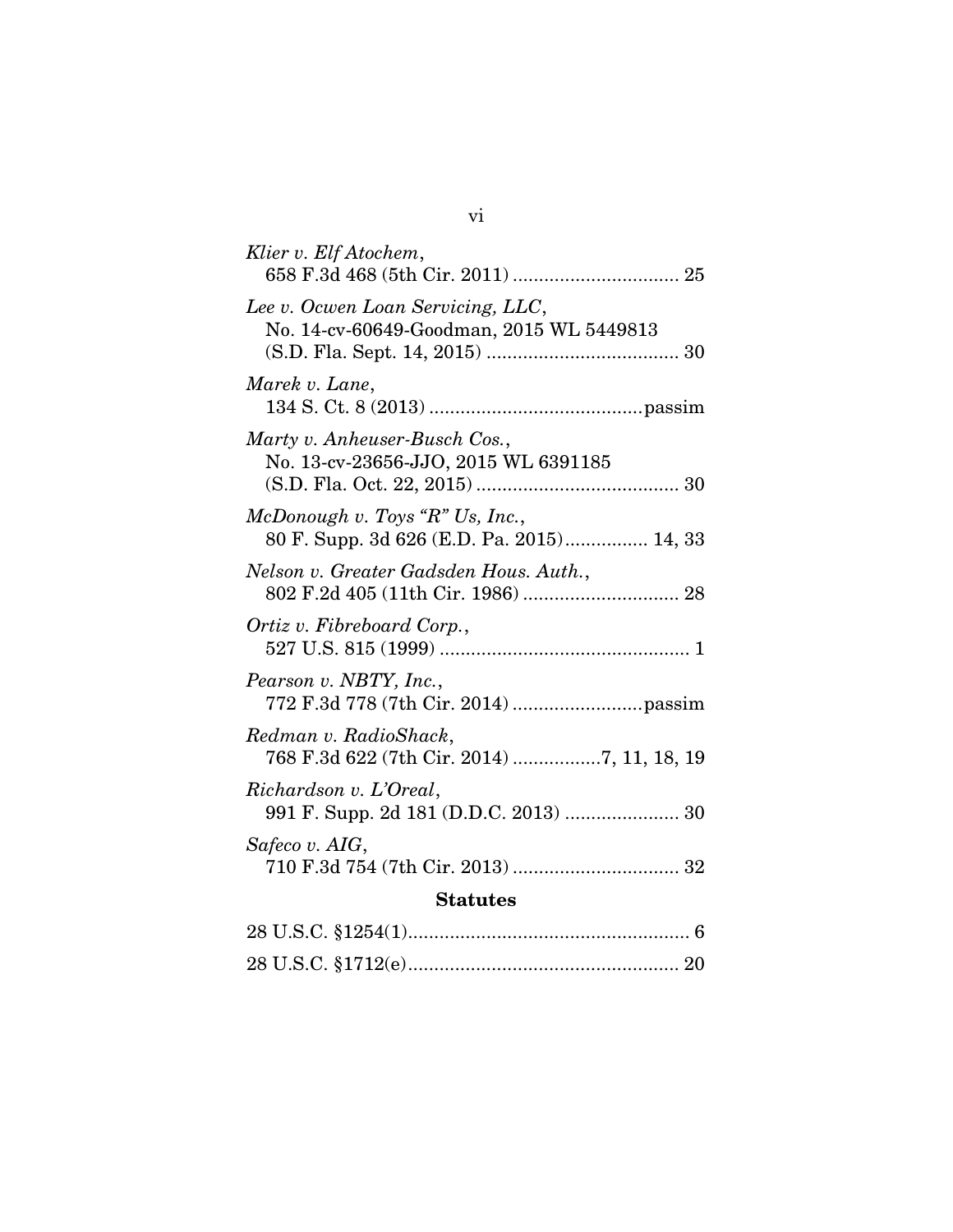## Other Authorities

| American Law Institute's Principles of the Law of<br>Aggregate Litigation (2010)  10, 25, 26                                                                                                    |
|-------------------------------------------------------------------------------------------------------------------------------------------------------------------------------------------------|
| John Beisner et al., Cy Pres: A Not So Charitable<br>Contribution to Class Action Practice (2010) 9                                                                                             |
| Duracell, Press Release, Duracell® Introduces<br>Quantum™ the World's Most Advanced Alkaline<br>Battery with One Million Battery Donation to<br>First Responders across North America (Aug. 15, |
| Duracell, Press Release, Duracell <sup>®</sup> to Donate up to 1<br>Million Batteries to Toys for Tots This Holiday<br>(Nov. 22, 2013), http://goo.gl/7M51zx  13                                |
| Duracell-Quantum TV Spot,<br>http://www.ispot.tv/ad/76LH/duracell-quantum-                                                                                                                      |
|                                                                                                                                                                                                 |
| Daniel Fisher, Judge Tosses Glucosamine<br>Settlement,<br>Citing Forbes, FORBES (Nov. 20, 2014)  28                                                                                             |
| Daniel Fisher, Odds of a Payoff in Consumer Class<br>Action? Less Than a Straight Flush, FORBES                                                                                                 |
| Alison Frankel, A Smoking Gun in Debate over<br>Consumer Class Actions?, REUTERS (May 9, 2014)                                                                                                  |
| Alison Frankel, By Restricting Charity Deals,<br>Appeals Courts Improve Class Actions, REUTERS                                                                                                  |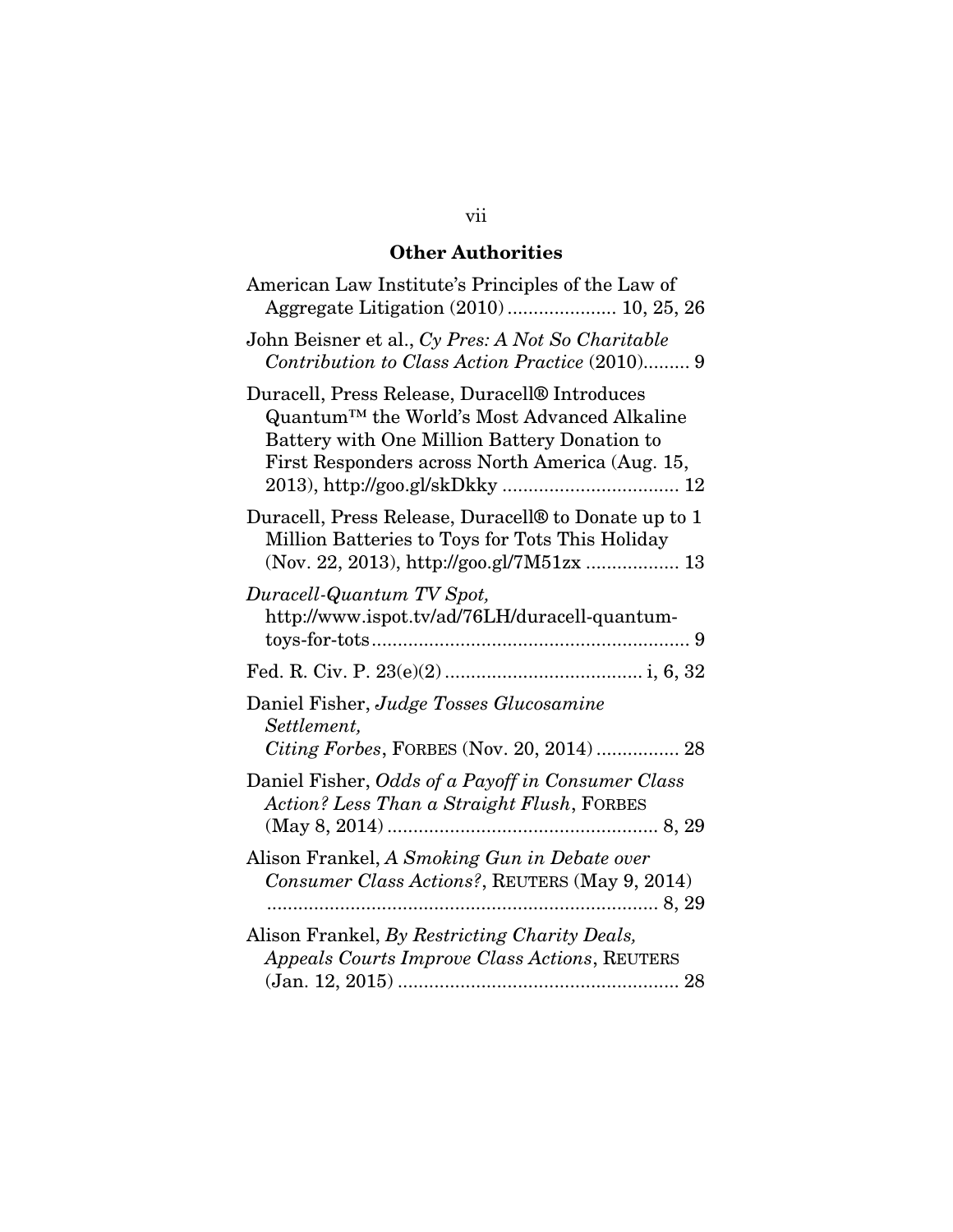# Jacob Gershman, *Value of Beck's Beer Settlement a Case Study in Class Action Math*, WALL ST. J. (Oct. 22, 2015) ....................4, 28, 29, 30 Ashby Jones, *A Litigator Fights Class-Action Suits*, WALL ST. J. (Oct. 31, 2011) ................................... 32 Adam Liptak, *When Lawyers Cut Their Clients Out of the Deal*, N.Y. TIMES (Aug. 13, 2013) ............... 14 Mayer Brown LLP, *Do Class Actions Benefit Class Members? An Empirical Analysis of Class Actions* (2013) .................................................................... 29 Roger Parloff, *Google and Facebook's New Tactic in the Tech Wars*, FORTUNE (July 30, 2012) ............. 35 Martin Redish et al., *Cy Pres Relief and the Pathologies of the Modern Class Action: A Normative and Empirical Analysis*, 62 FLA. L. REV. 617 (2010) ........................................... 9, 34, 35

Wright & Miller, Fed. Prac. & Proc. (3d ed. 2015) .... 8

#### viii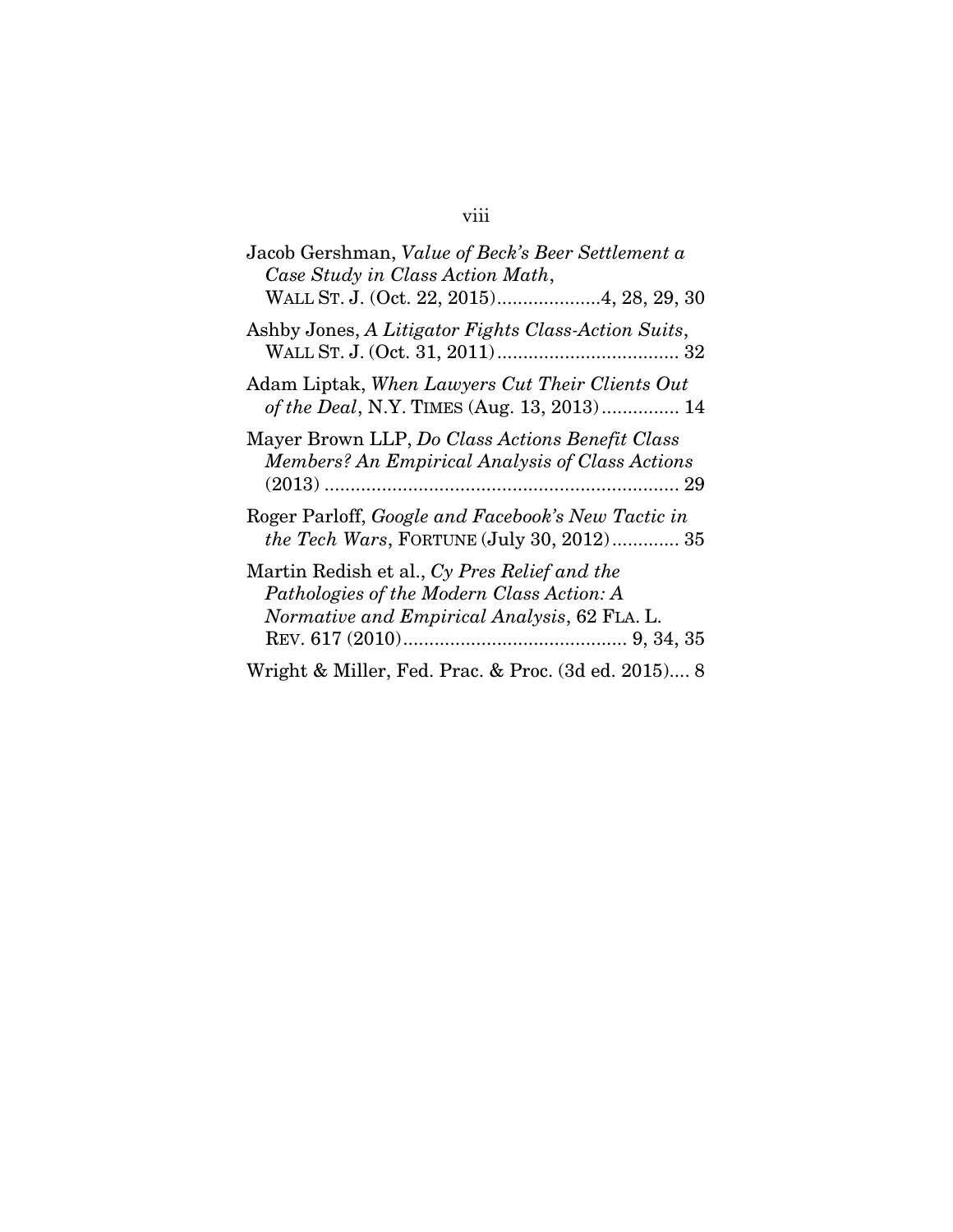#### INTRODUCTION

Class actions play a vital role in the judicial system. Often, they are the only way plaintiffs can be compensated and defendants held to account for serious misdeeds that widely distribute their harms. Moreover, as with many cases, some class actions need to be settled, sparing both sides the costs and uncertainties of litigation. But as this Court has recognized, class-action *settlements* create special problems for our adversary system because, in that non-adversary context, it isn't always clear class counsel will have their clients' best interests at heart. *See, e.g.*, *Ortiz v. Fibreboard Corp.*, 527 U.S. 815, 852 (1999); *Amchem Prods., Inc. v. Windsor*, 521 U.S. 591, 619-620 (1997).

The basic problem is this: While class counsel and defendants have an incentive to bargain effectively over the *size* of a settlement, similar incentives do not govern their critical decisions about how to divvy it up—including the portion allocated to counsel's own fees. The defendant cares only about the bottom line, and will take any deal that drives it down. Meanwhile, class counsel have an obvious incentive to seek the largest possible portion for themselves, and will accept bargains that are worse for the class if their share is sufficiently increased. As Judge Posner has recently explained: "From the selfish standpoint of class counsel and the defendant, … the optimal settlement is one modest in overall amount but heavily tilted toward attorneys' fees." *Eubank v. Pella Corp.*, 753 F.3d 718, 720 (7th Cir. 2014). That is hugely problematic because our adversary system—and the valuable role class actions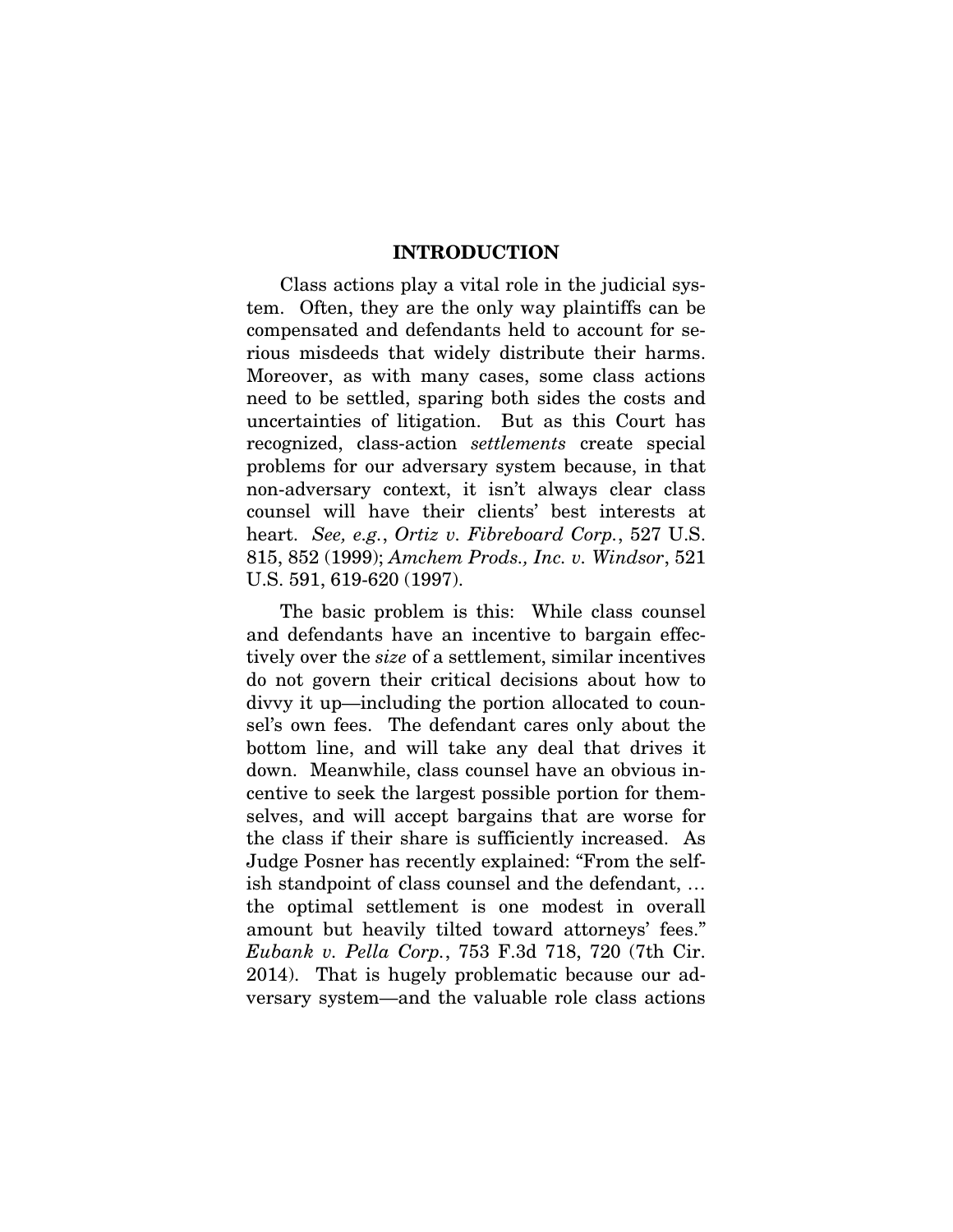play within it—both depend upon unconflicted counsel's zealous advocacy for their clients, especially where (as here) those clients do not even get to choose their counsel for themselves.

Rule 23(e) thus requires courts to find that classaction settlements are fair and reasonable to absent class members before they approve them. But those decisions must be more than just "appraisals of the chancellor's foot kind … dependent upon the court's gestalt judgment or overarching impression." *Amchem*, 521 U.S. at 621. Instead, the vitality of the class-action mechanism depends on *how* courts scrutinize such settlements, and whether their doctrinal tests align the incentives of class counsel with those of the vulnerable, absent class members whose claims they purport to settle away.

This case is an object lesson in how the classaction mechanism can go wrong, and how doctrines adopted in other circuits would have set it right. Here, counsel settled a case about how Duracell deceptively marketed certain batteries by creating a huge class releasing the claims of 7.26 million plaintiffs nationwide in exchange for a relief package with (let's say) questionable value to that massive class. The parties' counsel structured the settlement to provide class counsel more than \$5.6 million—a *multiple* of the "lodestar" value of their hourly bills while all their clients together realized less than \$345,000 in total and 99% of them got nothing at all. When counsel requested their \$5+ million dollar fee, they estimated the settlement value at nearly \$50 million based on the assumption that every class member would file a claim, even though they knew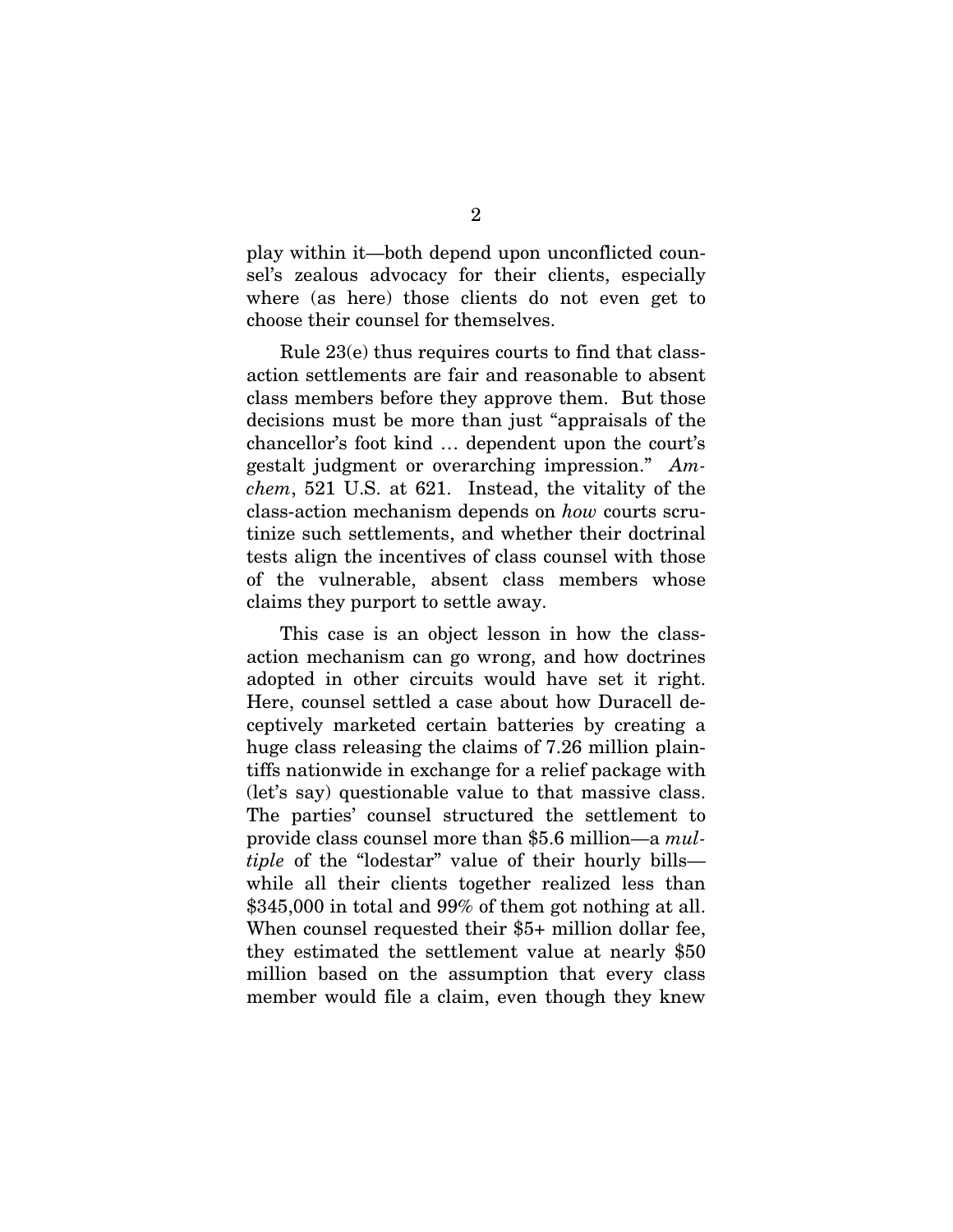for certain that only a tiny fraction would. The parties also agreed that Duracell would give \$6 million worth of batteries (retail value) to third-party charities of its own choosing *over five years*, and to an injunction governing only a line of batteries Duracell had *already discontinued*. Class counsel plainly received by far the largest share of whatever benefits this settlement produced. And yet the Eleventh Circuit approved it because its precedent allows vague notions of the settlement's overall value to be included in assessing the share of pecuniary benefit that flows to the class as compared to its attorneys. *See*  App. 8a-15a.

There is a clear conflict among the Courts of Appeals on whether a court can approve a settlement where such a disproportionate share of the overall relief flows to class counsel. *See, e.g.*, *Pearson v. NBTY, Inc.*, 772 F.3d 778, 787 (7th Cir. 2014); *In re Dry Max Pampers Litig.*, 724 F.3d 713, 715 (6th Cir. 2013). Most notably, the Seventh Circuit has held that the attorney award must be a fraction of the amount *actually realized* by the class, a test this settlement would flunk spectacularly. *See Pearson*, 772 F.3d at 781. The circuits' disagreement also embraces the related *cy pres* question of when it is appropriate to direct recoveries to charity rather than the actual class plaintiffs whose claims are being sacrificed, as well as the propriety of *class* counsel then counting that relief to someone *other* than their clients as a justification for their fees. *Id.* at 781, 784. Members of this Court have already flagged these issues as appropriate for its consideration. *See, e.g.*, *Marek v. Lane*, 134 S. Ct. 8, 9 (2013) (Roberts, C.J., respecting denial of certiorari); *Int'l Precious Metals*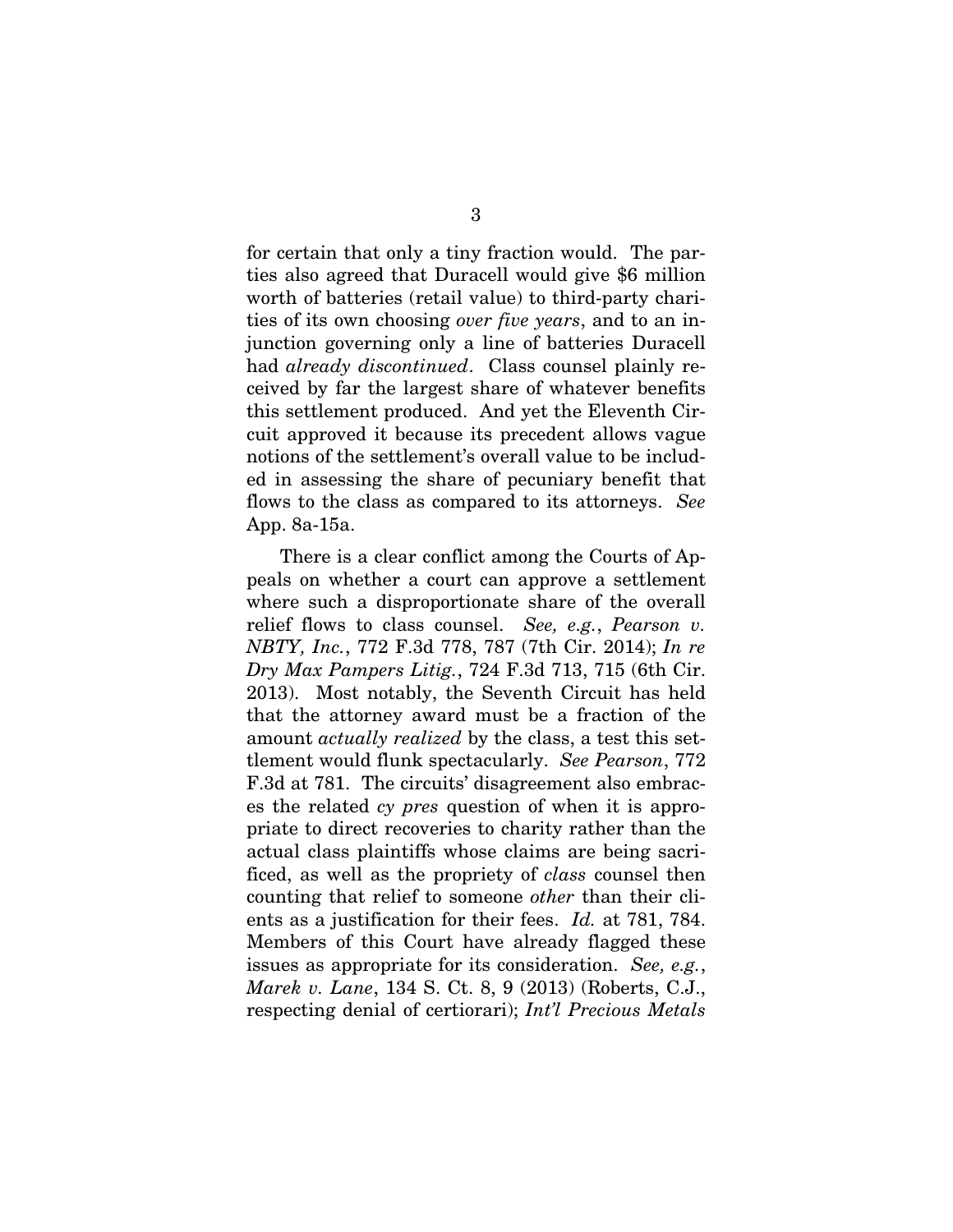*Corp. v. Waters*, 530 U.S. 1223, 1224 (2000) (O'Connor, J., respecting denial of certiorari). And they are in vital need of immediate decision because, as this example vividly shows, the "class action math" in some circuits now allows the "fee collected" by the plaintiffs' attorneys [to] outsize the benefit paid to consumers, an outcome that is increasingly more common in class action suits such as this." Jacob Gershman, *Value of Beck's Beer Settlement a Case Study in Class Action Math*, WALL ST. J. (Oct. 22, 2015) (noting circuit split).

This case, moreover, is a strong vehicle for their resolution. This settlement is flawed on its face: Class counsel realized over sixteen times more than their millions of clients combined, and even counting *all* of the *cy pres* award as a benefit to the class (which it is not) would still leave counsel with almost half the settlement value. Other courts have recently explained at length why they would reject deals that are much *better* than this one for the class relative to its attorneys, *see Pearson*, 772 F.3d at 781-87, and because nationwide class-action settlements are incomparably easy to forum shop, the predictable result of the Eleventh Circuit's far-more-permissive standard is that more and more dubious settlements are flowing into its courts. *See infra* p. 30 (noting that Eleventh Circuit courts have approved ten similar settlements in the last two years, three of which have *already* relied on this case).

If class actions are to serve their real purpose, the Court needs to step in now. Settlement proponents will inevitably complain that these cases are factbound because every settlement is different, but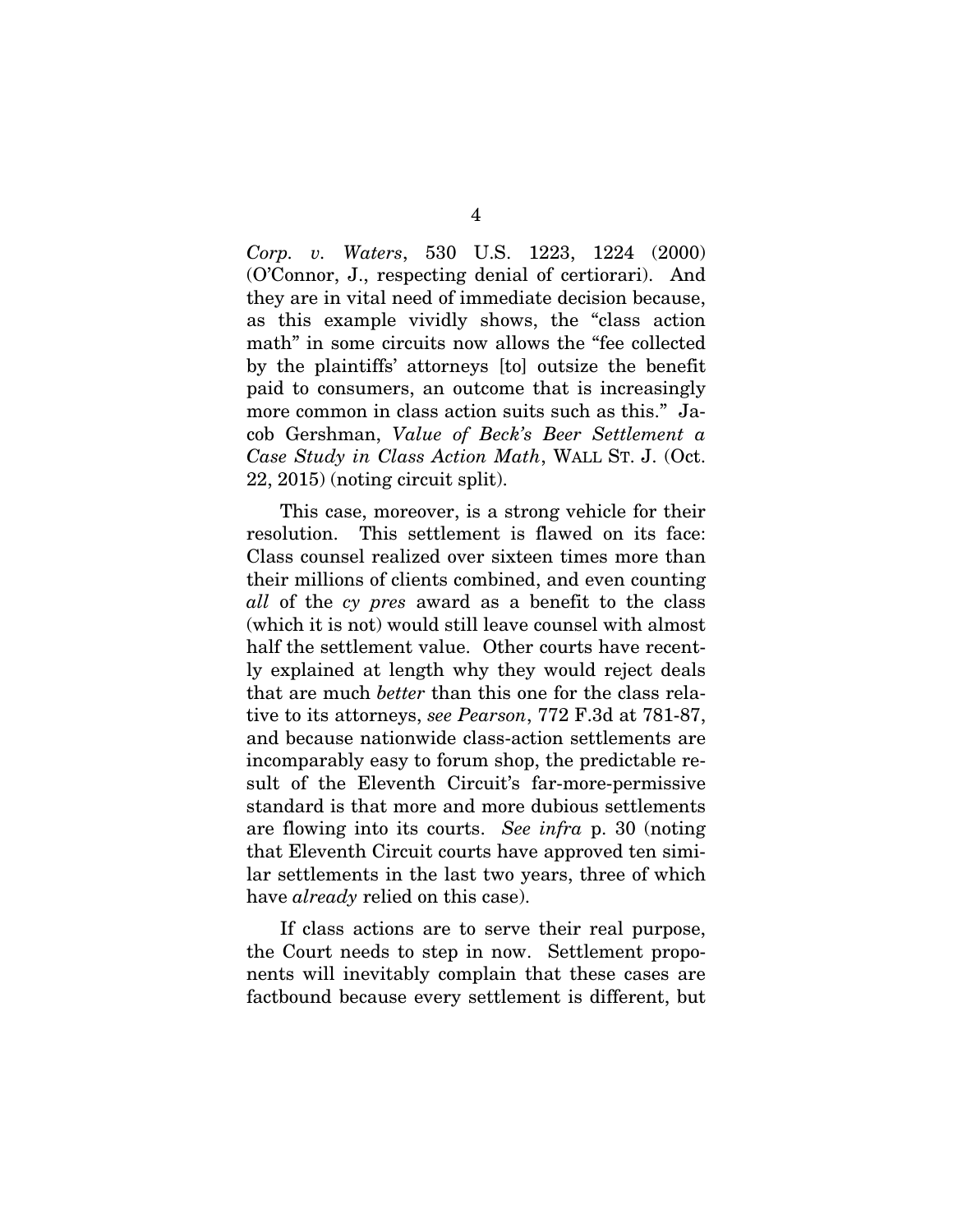the disagreement is real: Different courts use different *rules* that either succeed or fail in aligning class counsel's incentives with those of their clients. Permitting results like this one simply ensures that class counsel, when they plan the place and structure of their cases, can head for favorable fora and avoid any real incentive to maximize recovery for the people class actions are meant to protect. Indeed, while settlement proponents frequently raise the specter of a zero class recovery if settlements like these are rejected, all judicial experience is to the contrary: Remanding a case like this one most frequently results in a *better* settlement rather than no settlement at all. To the extent that class actions are really about the class members whose claims are sacrificed, they will plainly benefit from more searching judicial scrutiny at the settlement stage. This court should grant certiorari, and ensure that scrutiny is actually provided throughout the courts.

## PETITION FOR CERTIORARI

Petitioner Theodore Frank respectfully petitions for a writ of certiorari to review the judgment of the U.S. Court of Appeals for the Eleventh Circuit.

#### OPINIONS BELOW

The Eleventh Circuit's opinion (App. 1a) is unpublished but available at 618 Fed. Appx. 624. The opinion of the Middle District of Florida (App. 16a) is unpublished.

#### **JURISDICTION**

The judgment below was entered July 16, 2015. Justice Thomas extended the time for this petition to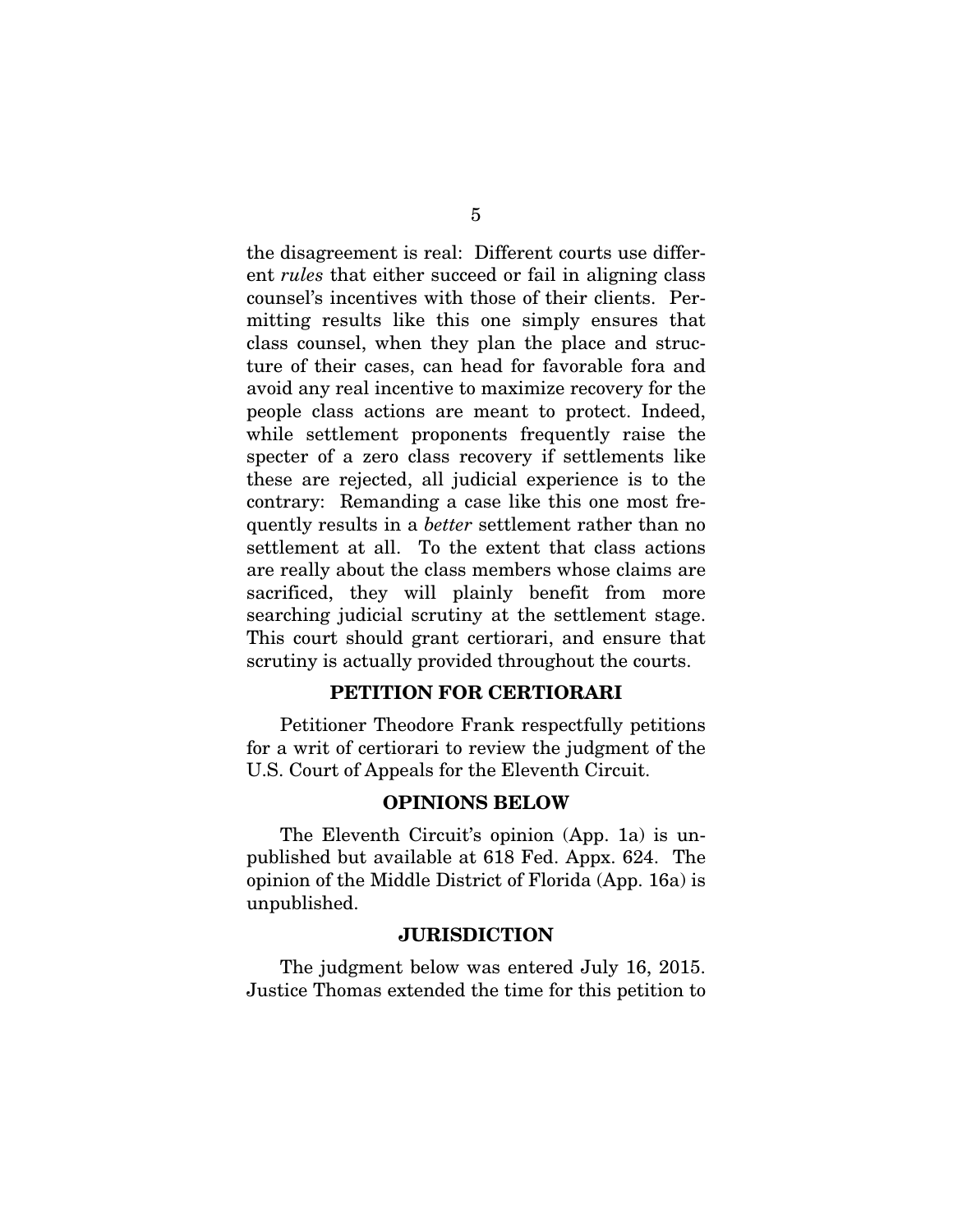December 11, 2015. *See* No. 15A345. This Court has jurisdiction under 28 U.S.C. §1254(1).

#### PROVISIONS INVOLVED

Rule 23(e)(2) provides, with respect to a proposed settlement, that:

If the proposal would bind class members, the court may approve it only after a hearing and on finding that it is fair, reasonable, and adequate.

#### STATEMENT OF THE CASE

## I. The Recognized Incentive Problems Of Class-Action Settlements

"Class-action settlements are different from other settlements. The parties to an ordinary settlement bargain away only their own rights—which is why ordinary settlements do not require court approval. In contrast, class-action settlements affect not only the interests of the parties and counsel who negotiate them, but also the interests of unnamed class members who by definition are not present during the negotiations. And thus there is always the danger that the parties and counsel will bargain away the interests of unnamed class members in order to maximize their own." *Pampers*, 724 F.3d at 715.

The potential for conflict is structural and acute because every dollar reserved to the class is a dollar defendants will not want to pay class counsel. Defendants care only about minimizing payments and are indifferent to allocation, and so a court must ensure that counsel is not self-dealing at the class's ex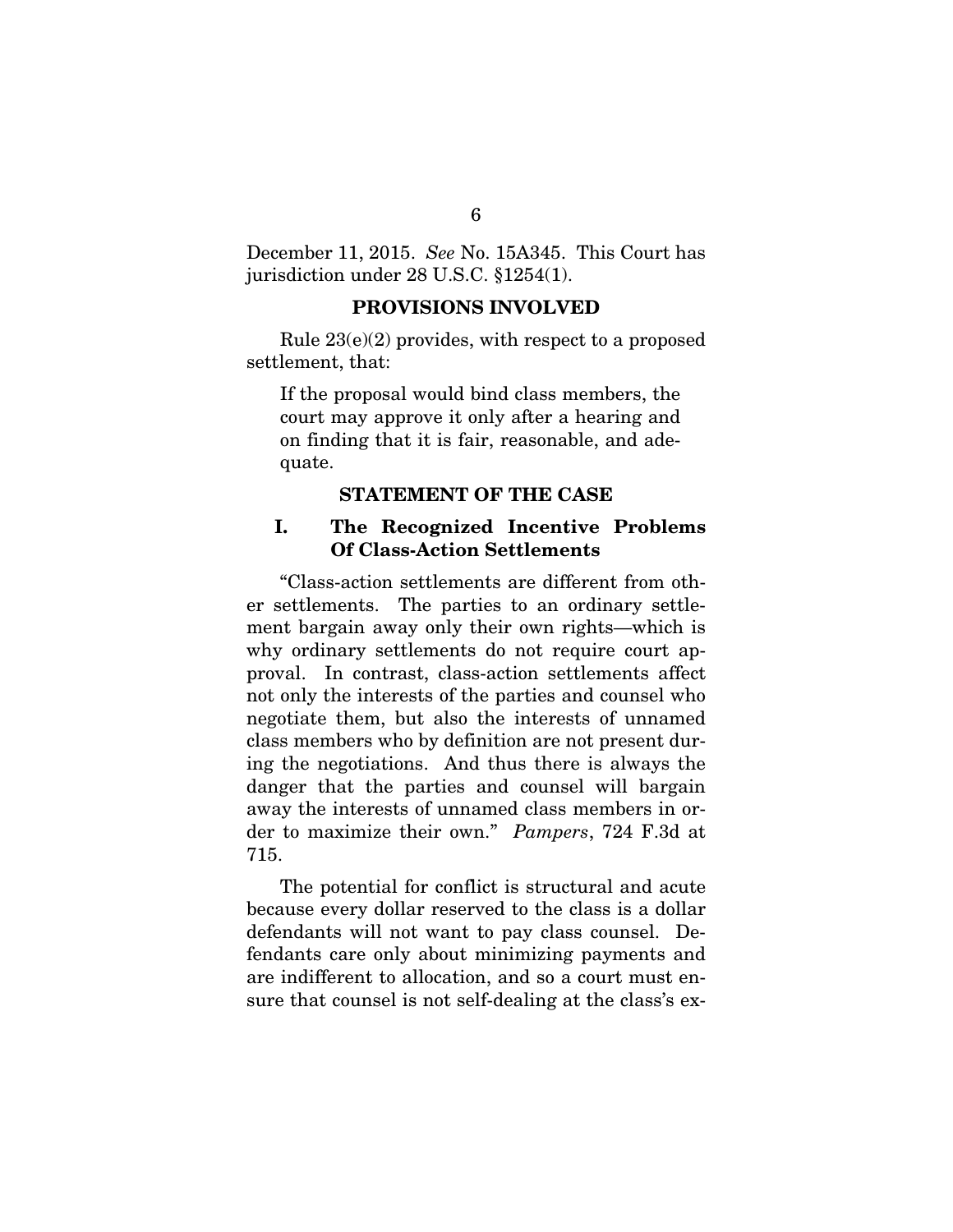pense. *Supra* pp.1-2; *Redman v. RadioShack*, 768 F.3d 622, 629 (7th Cir. 2014); *Pearson,* 772 F.3d at 786-87; *Eubank*, 753 F.3d at 720; *Pampers,* 724 F.3d at 718; *In re Bluetooth Headset Litig.*, 654 F.3d 935, 948-949 (9th Cir. 2011). The problem, however, is that class counsel have various tools for obscuring some of the allocative decisions that get made between counsel and class recovery, and can very subtly trade benefits to defendants for bigger fees. These tools primarily function by inflating the settlement's apparent relief, which will in turn justify outsized fee requests absent rigorous doctrinal tests designed to weed them out.

To see this, imagine a lawyer actually tried to compromise a class action with a straightforward cash settlement paying him \$5.6 million and paying the 7.26 million class members a total of \$345,000 as this settlement ultimately did. It is hard to believe any judge would approve that deal. *See, e.g.*, *Dennis v. Kellogg Co.*, 697 F.3d 858, 868 (9th Cir. 2012) (counsel receiving even 38.9% of settlement benefit is "clearly excessive"). Accordingly, to have any chance of surviving review, the deal must be structured to obfuscate the likelihood of this result. This is accomplished by larding the analysis with hypothetical class recoveries and amorphous "benefits" that ultimately have little value to the class, but are cheap for defendants to provide and so easy to include in the deal.

Chief among the means to this end is a "claimsmade" structure where defendants agree to make a large amount of money *available* but only pay out on the claims that class members actually file. In con-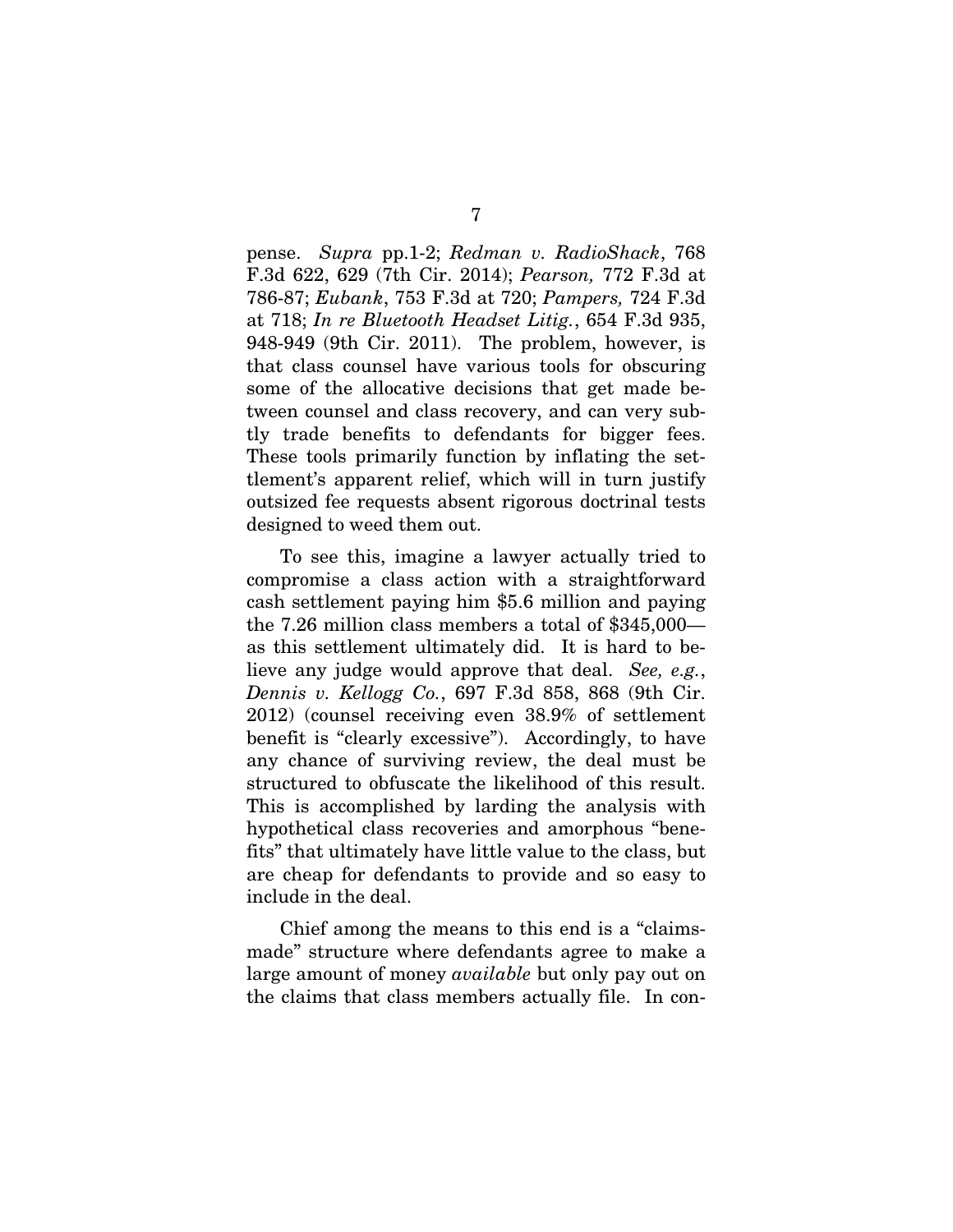sumer-fraud actions, for example, it can be difficult to identify exactly who bought the product and so should share in the class recovery. Incentivizing counsel to actually seek them out can help ameliorate the problem. But the frequently invoked alternative is for the defendant to agree to make a small amount available to all of the many people who might make a no-proof claim (say, \$5 each for 10 million possible claimants), and to simply publish this fact in a newspaper or the like. The predictable result is that most class members go totally uncompensated because they don't file a claim. *See, e.g.*, *Pearson*, 772 F.3d at 782 (citing Daniel Fisher, *Odds of a Payoff in Consumer Class Action? Less Than a Straight Flush*, FORBES (May 8, 2014) (discussing evidence in *this case*)); Alison Frankel, *A Smoking Gun in Debate over Consumer Class Actions?*, REUTERS (May 9, 2014) (noting that median claims rate in such cases is "1 claim per 4,350 class members"). But now counsel can say they made \$50 million available and thereby seek to justify a fee award in the many millions of dollars. Some circuits (like the Eleventh) are favorites of class counsel because they permit this kind of calculation; some (like the Seventh) do not, focusing instead on the amount the class *actually* recovers. *See, e.g.*, Wright & Miller, 7B Fed. Prac. & Proc. §1803.1 & nn.43-44 (3d ed. 2015) (collecting cases on both sides of this split "in settlements in which it is agreed that unclaimed funds will revert to defendant").

Another tool for inflating the class's apparent relief is a hard-to-value injunction the defendant is happy to accept. For example, a class action often concerns a practice that is no longer material to a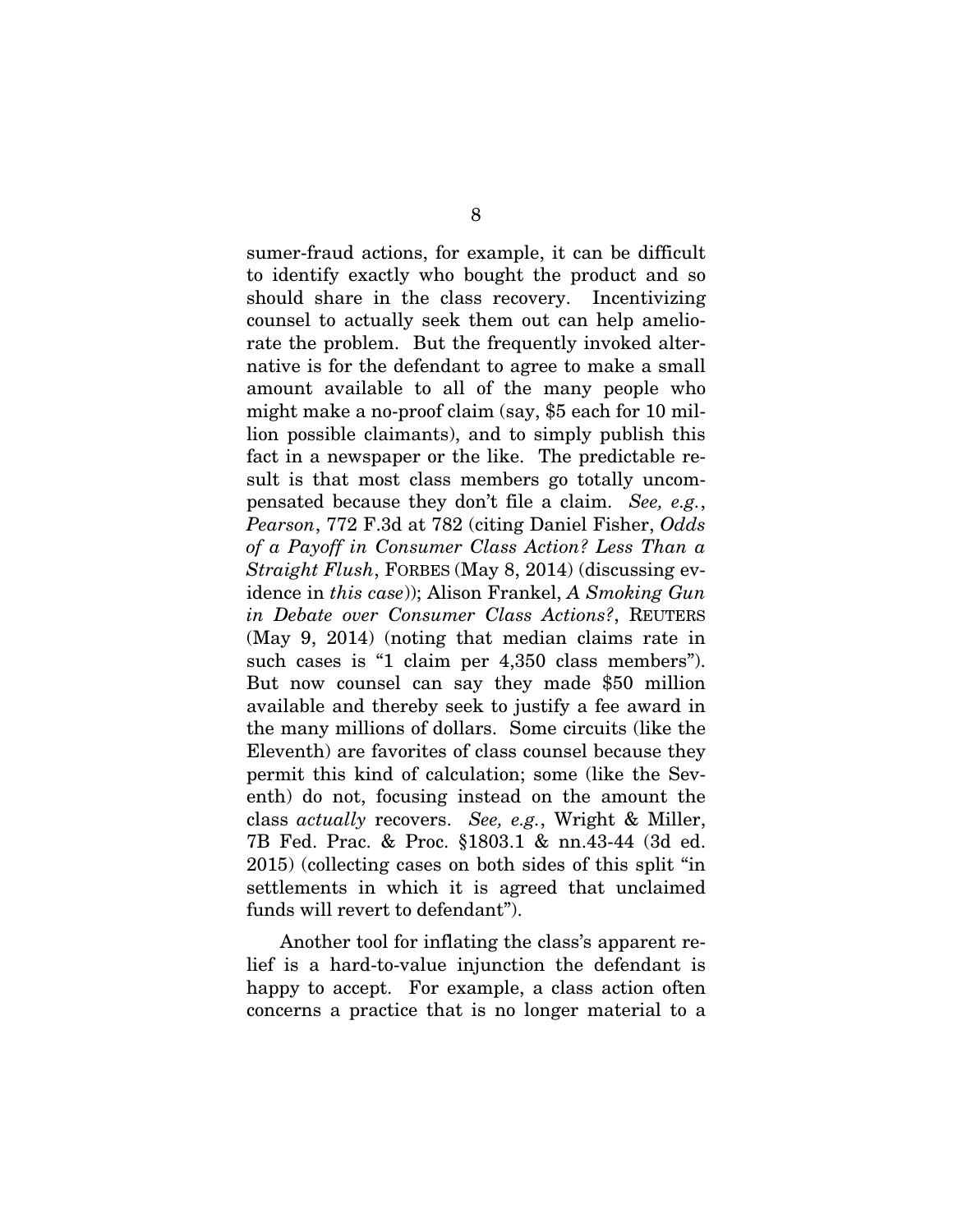defendant's business, which the defendant will promise not to resume. Such injunctions rarely inure much to the benefit of class members. *See, e.g.*, *Pampers*, 724 F.3d at 718-21; *Crawford v. Equifax Payment Servs., Inc.*, 201 F.3d 877, 882 (7th Cir. 2000); *Pearson*, 772 F.3d at 784-86. But it is easy for *both* settling parties to come to court and claim they have value. And this provides ready cover for a large fee award because objectors—who have no insight into negotiations and little opportunity or financial incentive to invest in expensive expert analysis of future-looking relief—are at an enormous disadvantage in trying disprove such a claim.

*Cy pres* awards can play a similar role. In some actions, it is nearly impossible to identify class members or get them their recovery, and *cy pres*  awards (essentially, charitable donations) are used as alternative means of holding defendants to some kind of account. But, as critics have documented, these awards can "create the potential for conflicts of interest by ensuring that class attorneys are able to reap exorbitant fees regardless of whether the absent class members are adequately compensated." John Beisner et al., *Cy Pres: A Not So Charitable Contribution to Class Action Practice* 13 (2010); Martin Redish et al., *Cy Pres Relief and the Pathologies of the Modern Class Action: A Normative and Empirical Analysis*, 62 FLA. L. REV. 617, 621 (2010). The issue is that defendants are much happier making *cy pres* awards than class payments: Duracell giving batteries to "Toys for Tots" plays a lot better in highprofile ads than providing recompense to fraud victims. *See Duracell-Quantum TV Spot,*  http://www.ispot.tv/ad/76LH/duracell-quantum-toys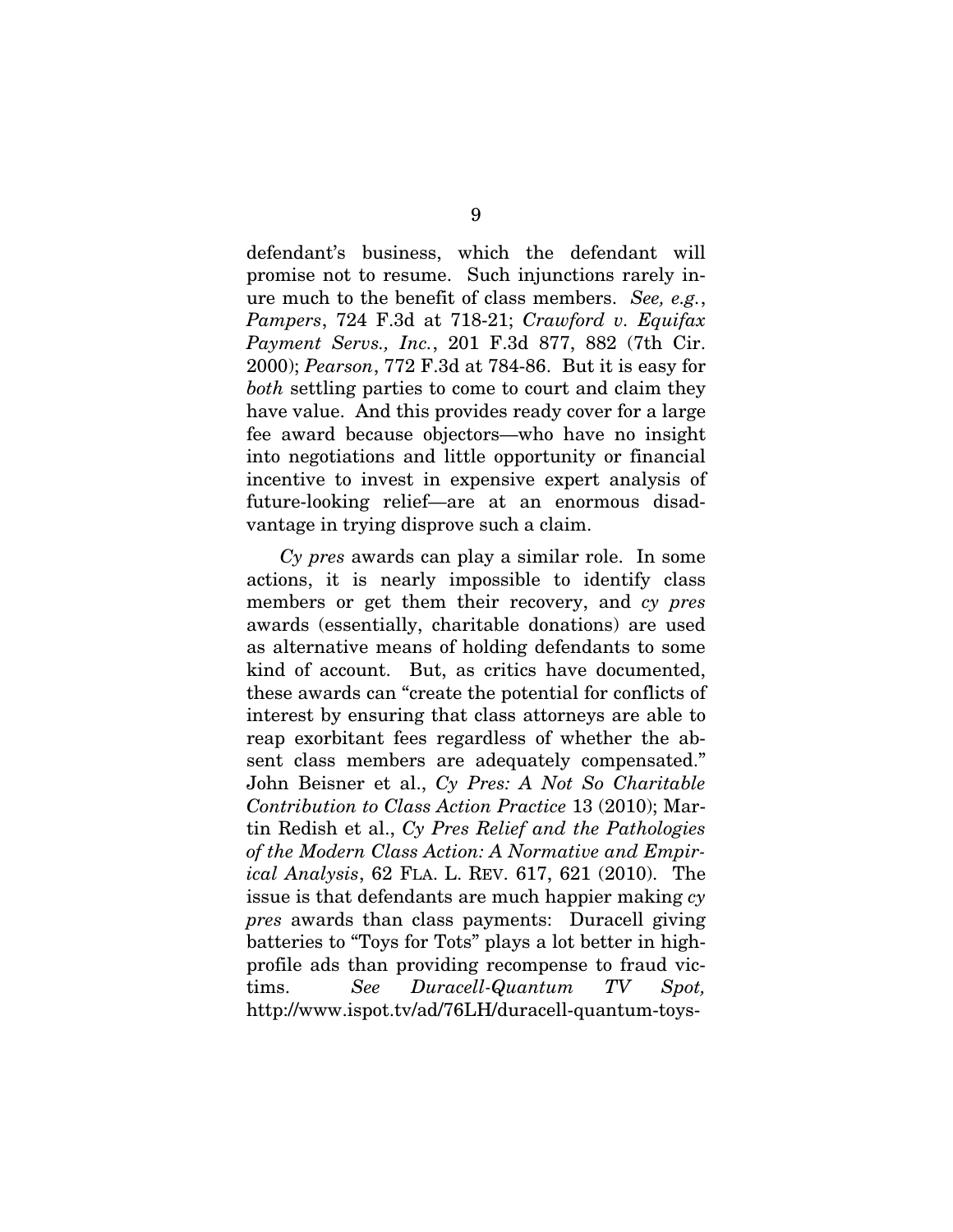for-tots. Sometimes, defendants already make these donations, so that the *cy pres* "award" is just a "paper tiger." *See, e.g.*, *Dennis*, 697 F.3d at 867-68. And yet, once again, including such provisions allows the parties to fluff a settlement's value, increasing the plausible fee request without taking any skin off the defendant's back.

The American Law Institute is among the many commentators who have recognized that *cy pres*  awards are a growing issue in class-action settlement. *See* American Law Institute's Principles of the Law of Aggregate Litigation ("ALI") §3.07 (2010)*.*  So too are members of this Court. *See Marek*, 134 S. Ct. at 9. But while some circuits now seriously scrutinize their use and limit their role in fee awards, others (like the Eleventh, here) continue to take a highly permissive approach to directing relief to defendant-friendly charities rather than the actual class members who sacrifice their claims, and then counting that in the fee calculation as a benefit to the class.

Finally, settling parties also use a variety of legal "gimmicks" to limit scrutiny of class-action settlements. Two important examples are "clearsailing" clauses (where the defendant agrees not to challenge the fee) and "kicker" clauses (where any reduction in the fee award reverts to defendants rather than the class). Together, these clauses limit the incentive and ability of *any* party to complain about class counsel's fees. They can also nudge district courts away from reducing abusive awards, on the theory that—as between class counsel and the defendants—it is at least better for counsel to get the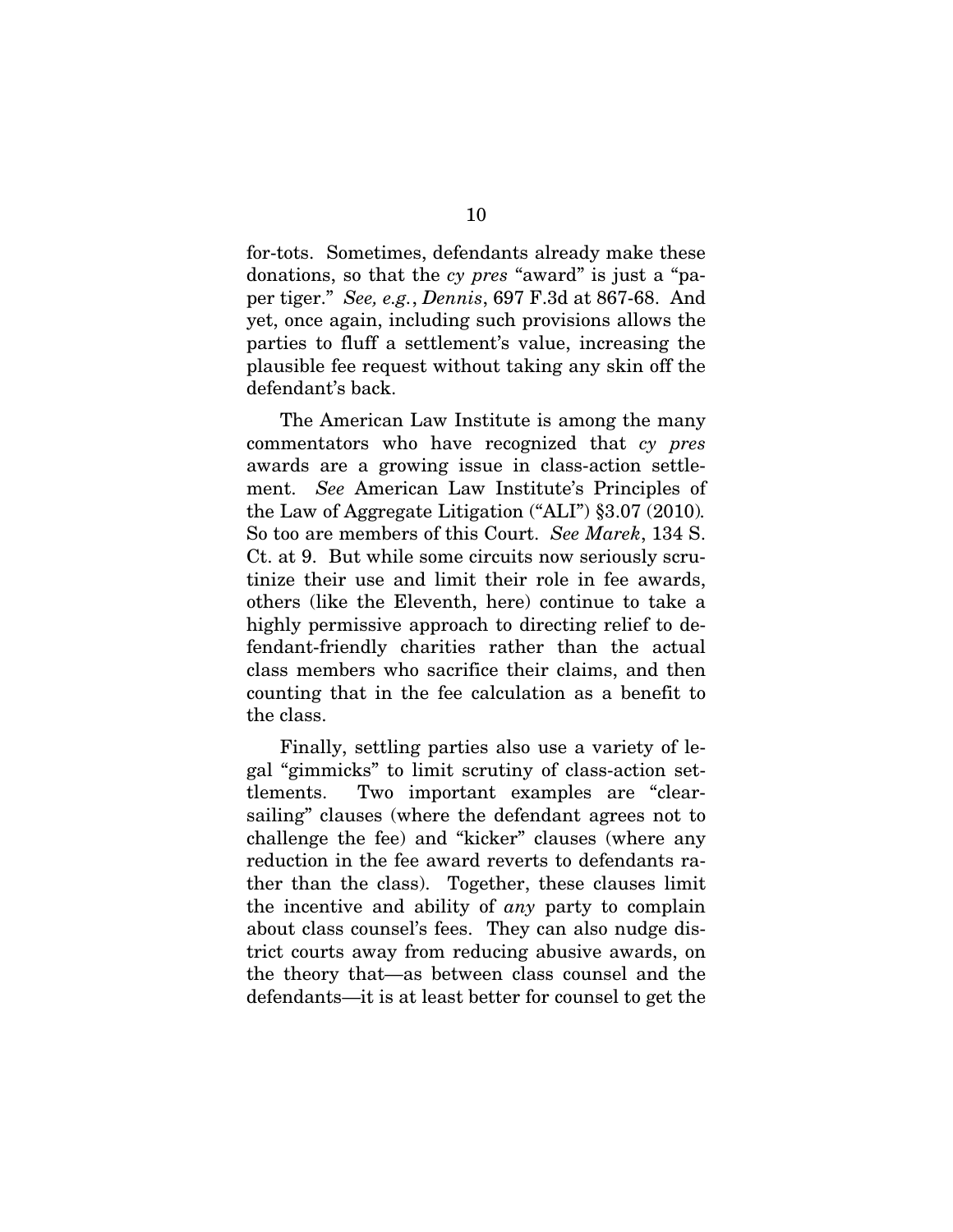money. But what is buried below the surface is that such an arrangement is neither organic nor necessary, and if defendants are willing to pay the extra money to counsel, there is no doubt a way to structure the settlement to provide it to class members instead. Accordingly, while a few courts treat these "selfish" clauses as red flags even when negotiated at "arm's length," *see, e.g.*, *Redman*, 768 F.3d at 628, 637; *Pearson*, 772 F.3d at 786-87; *Bluetooth*, 654 F.3d at 947-49, others let them slide, App. 14a, and they frequently help prevent attacks on abusive settlements from succeeding or being brought at all.

Notably, *all* class-action settlements create problems for our adversary system: A district court faces parties who (1) want to settle, (2) have almost all the financial interest, and (3) have all the information, and they are both arrayed against third-party objectors asking the court to forge onward in a litigation the litigants want to abandon. It is easy to take the words of both active parties about what certain injunctions are worth, or what deals are possible, and reflexively view objectors as only flies in the ointment. That makes the tools discussed above all the more dangerous. Simply put, the inflation of settlement value for the sake of a fee award is—for structural reasons—already too easy because of the lack of adversary presentation. *See, e.g.*, *Eubank*, 753 F.3d at 719-20. And yet, settling parties have developed a variety of mechanisms to make it easier still.

Remarkably, this settlement combined all these tools at once. As explained below, it included: (1) a claims-made process that valued the settlement at \$50 million but realized less than one percent of that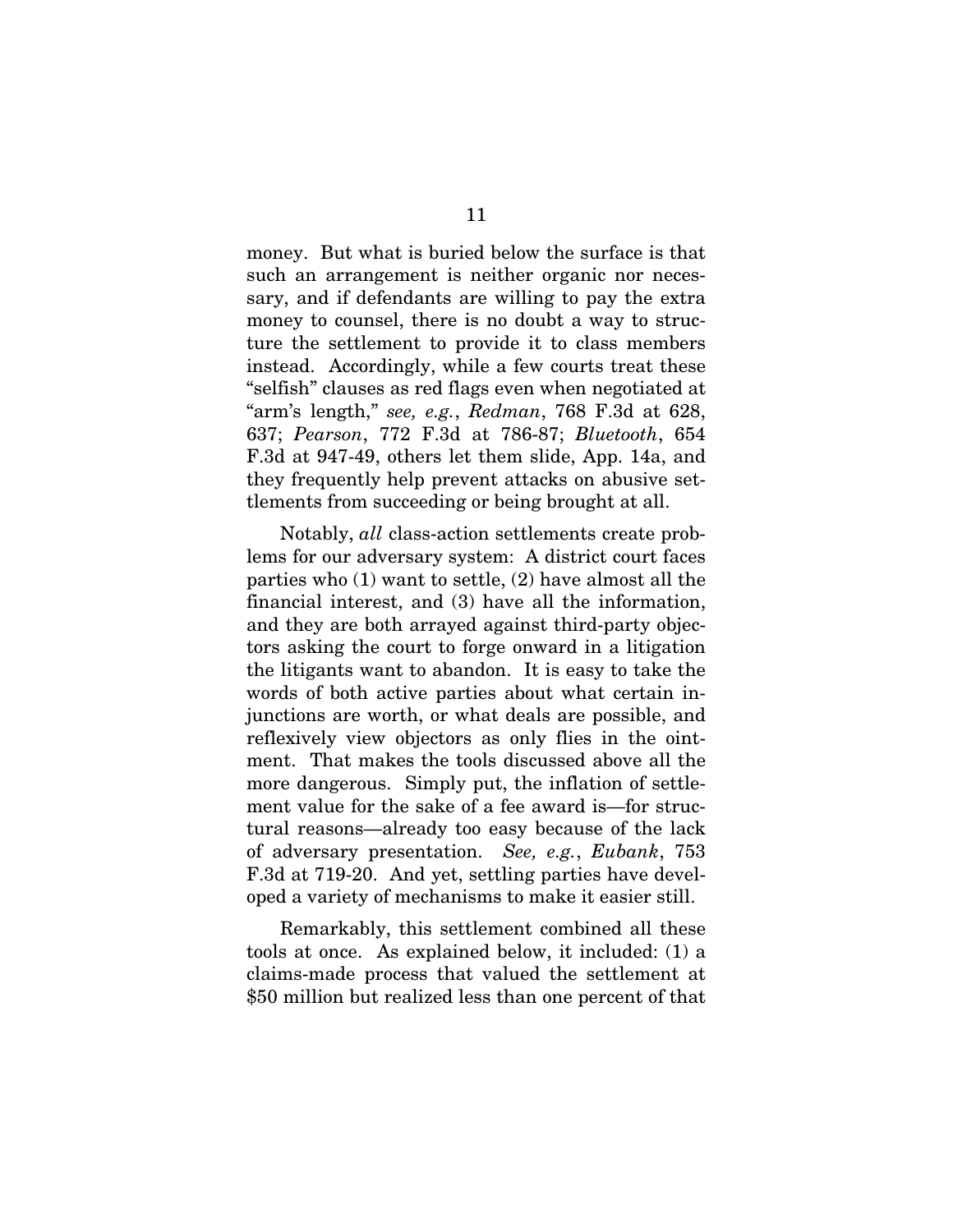value; (2) a difficult-to-value injunction against already-abandoned practices; (3) a *cy pres* award allowing defendants to donate product at retail value to a charity it already supported; and (4) clearsailing and kicker clauses, ensuring class members had no chance to share in a reduction of the outsized fee request. But rather than scrutinize these red flags, the Eleventh Circuit's highly permissive precedent allowed it to wave this deal through.

#### II. Factual And Procedural Background

In 2009, defendants began selling "Duracell Ultra" batteries, marketing them as longer lasting than other Duracells. Four years later, they discontinued the product, App. 2a-3a, with no evidence of any plan to reintroduce it. Instead, in August 2013, Duracell launched the "Quantum" brand as its longest-lasting product. Press Release (Aug. 15, 2013), http://goo.gl/skDkky.

In 2012, respondent Poertner sued defendants in Florida court on behalf of a class of Florida Ultra purchasers, alleging that the "longest-lasting" claim was fraudulent under state law. Defendants removed to federal court. In September 2013—a week after the class-certification hearing but before the court had ruled—the parties reached a global settlement. App. 3a.

The settlement expanded the case dramatically while providing only limited relief to class members. Poertner filed an amended complaint purporting to represent a nationwide class of 7.26 million Ultra purchasers, which allowed defendants to obtain a nationwide release. In exchange, defendants agreed that class members who filed timely claims could get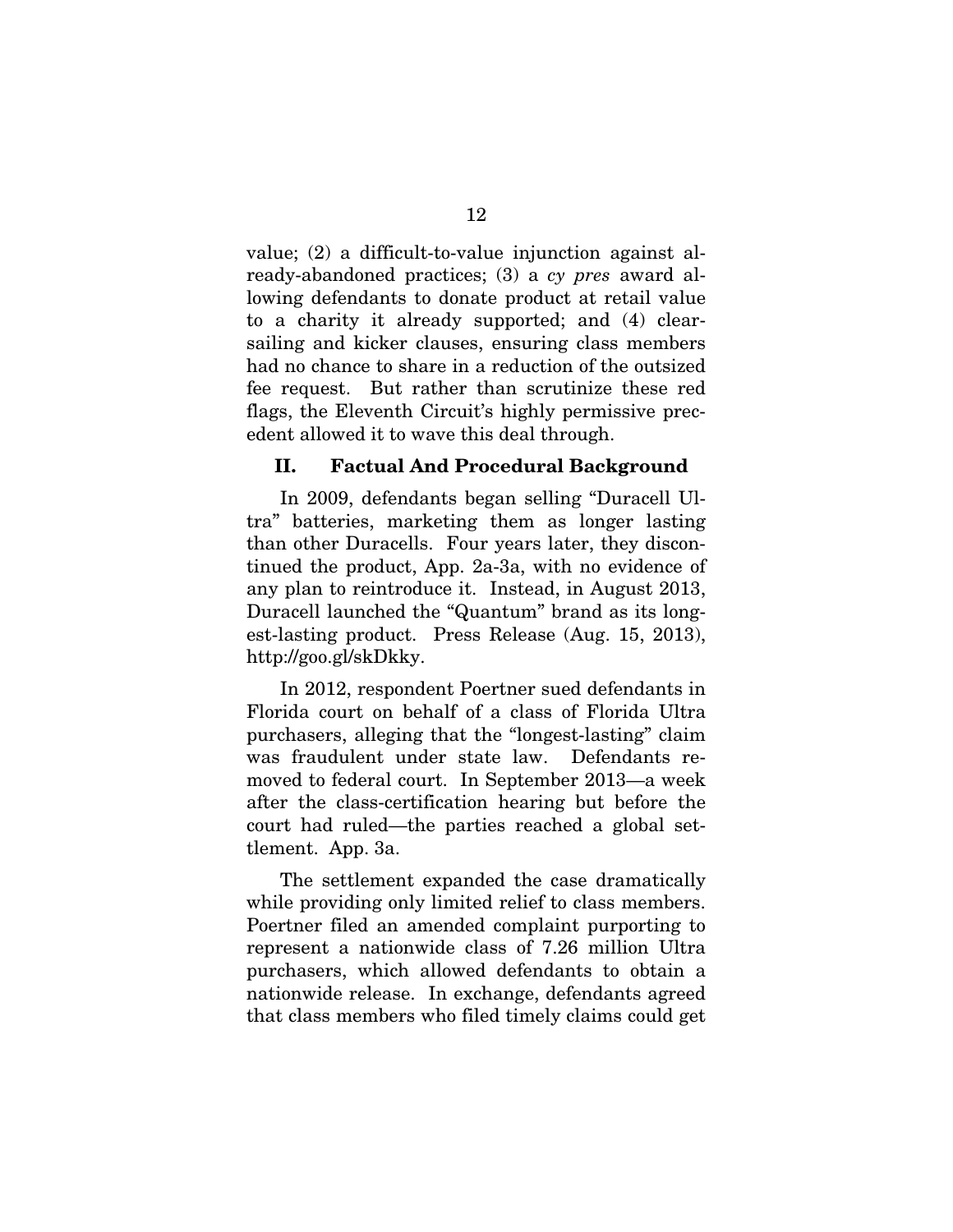\$3 per pack of batteries purchased, up to two packs (\$6) without proof of purchase, and only up to four (\$12) even if they could prove they purchased more. Class members who did not file claims would receive nothing. App. 3a. The parties attempted no means of identifying, notifying, or compensating class members other than publication notice of the claims process. App. 5a.

Defendants also agreed to an injunction against packaging Ultra batteries with the "longest-lasting" labeling. But the injunction had no effect on other brands of Duracell batteries, even though Ultra batteries had been discontinued and Quantum batteries were already being sold as the new "longest-lasting" variety. Defendants further agreed to make a *cy pres* donation of \$6 million worth of batteries calculated at *retail* value, and spread over *five years*—to "first responder charitable organizations, the Toys for Tots charity, or  $501(c)(3)$  organizations." App. 4a. The settlement does not prohibit Duracell from fulfilling that "requirement" through its *existing* practice of donating batteries to Toys for Tots at holiday time—one it advertises aggressively. *See, e.g.*, *supra* pp.9, 12; Press Release (Nov. 22, 2013), http://goo.gl/7M51zx.

The settlement contemplated that counsel would apply for \$5,680,000 in fees and costs without opposition from defendants. This represented about 11% of the \$50 million at which counsel valued the settlement *on the assumption* that *every* class member made a two-pack claim. It was also a 1.56 multiple of counsel's "lodestar" estimate for their hourly bills. *See* App. 5a-6a & n.1. And if the court awarded less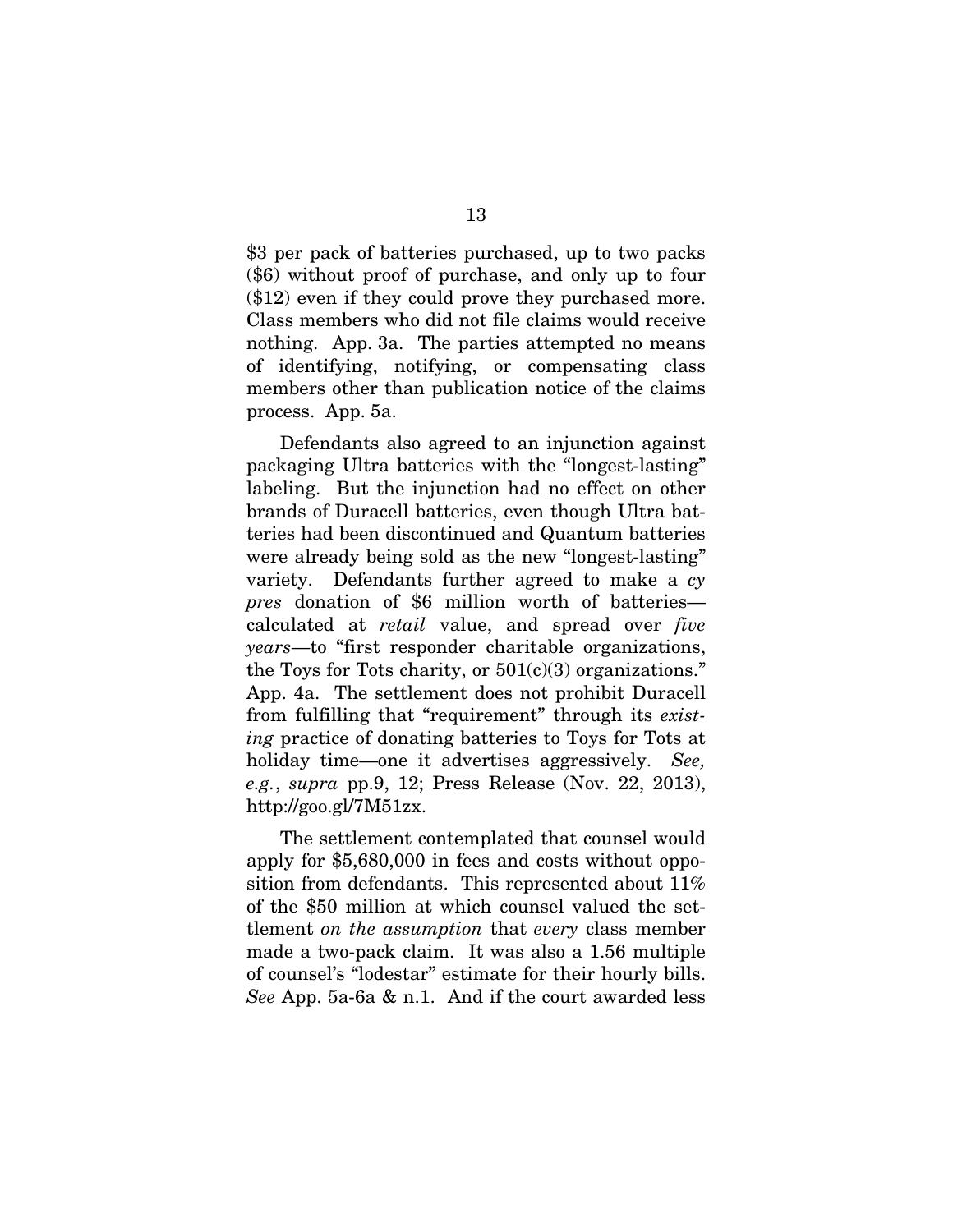than \$5,680,000, the parties agreed the excess would revert to defendants, rather than the class. App. 14a & n.6.

Petitioner and class member Frank objected. Frank, who founded the non-profit Center for Class Action Fairness, has successfully challenged similar settlements in other circuits that likewise provided class counsel substantially more compensation than their clients. *See, e.g.*, *Pearson*, 772 F.3d at 787; Adam Liptak, *When Lawyers Cut Their Clients Out of the Deal*, N.Y. TIMES (Aug. 13, 2013) (calling Frank "[t]he leading critic of abusive class-action settlements"). The Center's objections have improved recoveries to class members by tens of millions. *See, e.g.*, *McDonough v. Toys "R" Us, Inc.*, 80 F. Supp. 3d 626 (E.D. Pa. 2015); *In re Citigroup Sec. Litig.*, 965 F. Supp. 2d 369 (S.D.N.Y. 2013). Frank's participation in these cases is often critical because, absent his issue-driven advocacy, there is frequently no one with an adequate incentive to fully contest potential abuses in cases aggregating low-value claims. *See infra* p.p. 32-33.

Frank in no way protested defendants' evident willingness to settle the case for (what he anticipated) would be about \$6 million, but objected that the settlement's allocation was structured to primarily benefit counsel at the class's expense. Given the "claims-made" and "publication-notice-only" structure, the parties' self-serving valuation of the settlement at \$50 million was obviously fictional—there was no prospect that every class member would file a two-pack claim. Instead, the fee award was almost certain to exceed 90% of the actual recovery, making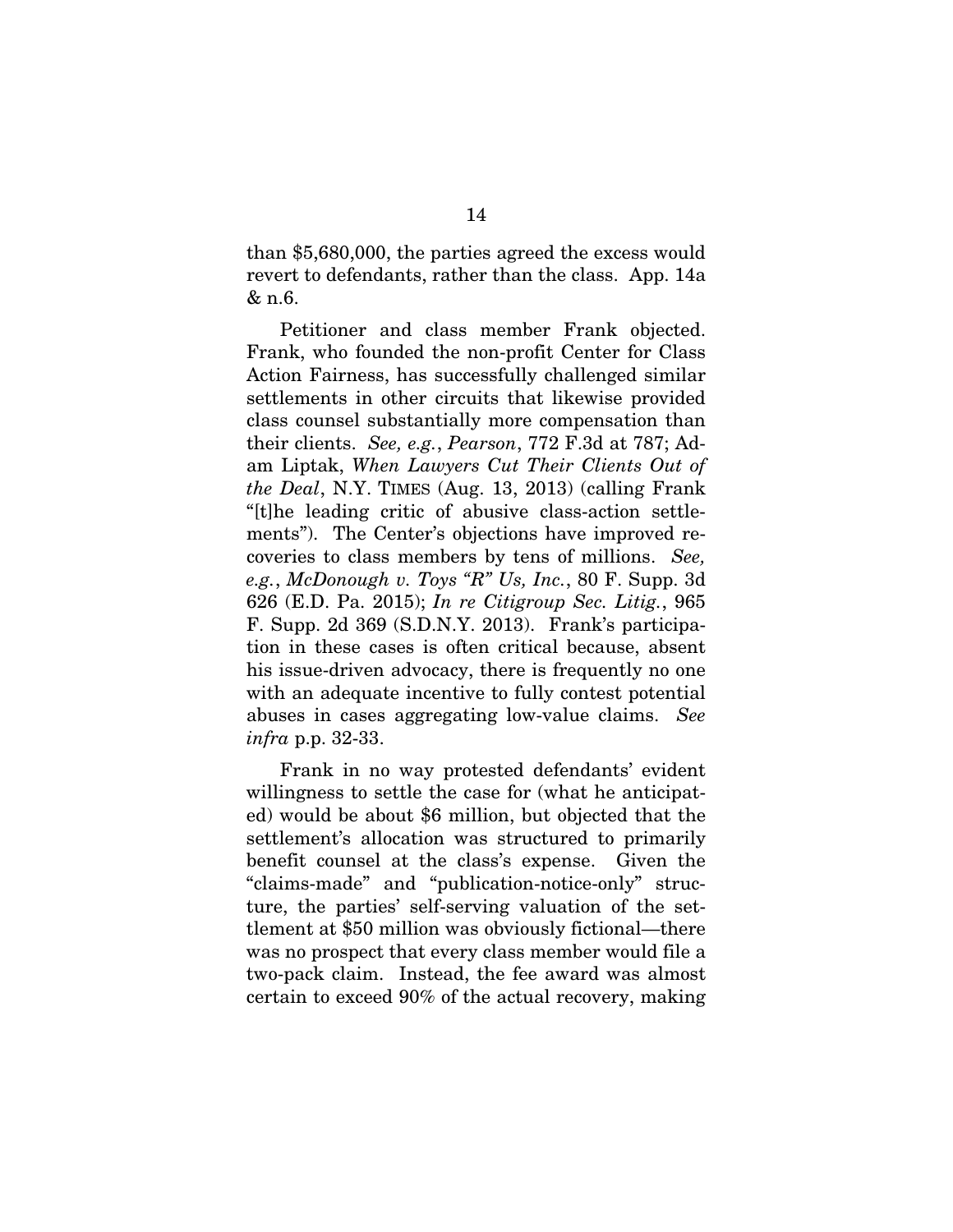the settlement *per se* unfair. Frank further objected that an injunction respecting a discontinued product was valueless, and that the *cy pres* award had been permitted far too readily—with no showing that the money would not be better used trying to get actual recovery into the hands of class members. M.D. Fla Dkt. #12-803, Doc. 126. Frank noted, citing cases, that when settling parties actually want to disburse money to class members in consumer-fraud cases, they can frequently ascertain membership using subpoenas or otherwise-available data from retail loyalty programs or other tracking methods, permitting individualized notice or even direct payments. Doc. 162 at 14-17; Doc. 126-1, ¶7. Here, the parties did not even attempt any possible alternatives; they defaulted immediately to publication-only notice, which tends to conveniently inflate apparent settlement value well beyond anything defendants might actually pay.

In response, the parties argued that the amount class members actually receive is irrelevant to the valuation of the settlement pie as a whole. *See* App. 26a-27a. Defendants further averred that they did not possess individual customer data, which alone was sufficient to permit publication-only notice and resort to *cy pres*. App. 12a-13a.

To its credit, the district court ordered the parties to provide actual claims data, rather than rely exclusively on their \$50-million estimate. As it turned out, only 55,346 class members made claims for a total of \$344,850. App. 5a, 34a-35a. That represented less than 0.8 percent of the "predicted" settlement value. Ironically, class counsel defended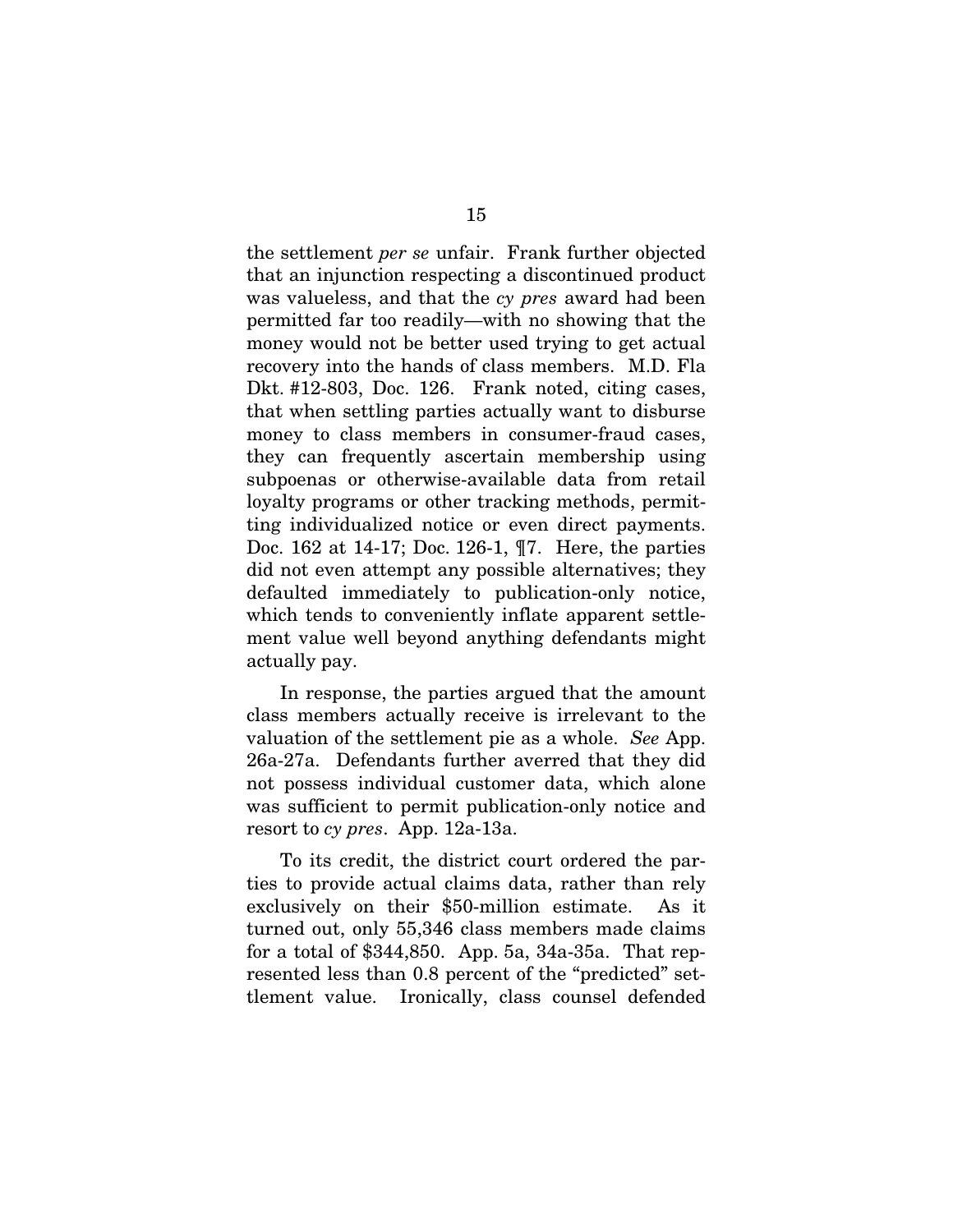this result with a declaration from their settlement administration agent, whose data showed that publication-notice-only settlements will "almost always have a claims rate of less than one percent." App. 34a. But while that perhaps showed that this case's claims rate was not an aberration, it also proved that the parties *knew this would happen* when they negotiated a publication-notice-only settlement and told the court it was worth \$50 million. Put otherwise, the settling parties essentially conceded that an honest, *ex ante* assessment of the likely value of the settlement to class members was less than \$500,000—*an order of magnitude less* than what class counsel claimed for themselves, and *two orders of magnitude less* than what they told the court.

Surprisingly, the district court still approved the settlement and full fee request without any modification. App. 27a. It permitted the publicationnotice-only procedure as "the best practical means of providing relief to the Class," merely because defendants represented that they did not have classmember data. App. 23a. Though it agreed that counsel's "\$50 million calculation is somewhat illusory," it credited their efforts to make cash available, included the *cy pres* and injunctive relief as class benefits, and then held that the proposed \$5,680,000 fee and 1.56 multiplier were reasonable. App. 22a, 26a-29a. In other words, the district court found it appropriate to actually *multiply* a full payment on all of class counsel's hourly bills based on the success of securing \$345,000 for a class of 7.26 million people, an injunction respecting a discontinued product, and a *cy pres* award amounting to a donation Duracell already makes. In so holding, the district court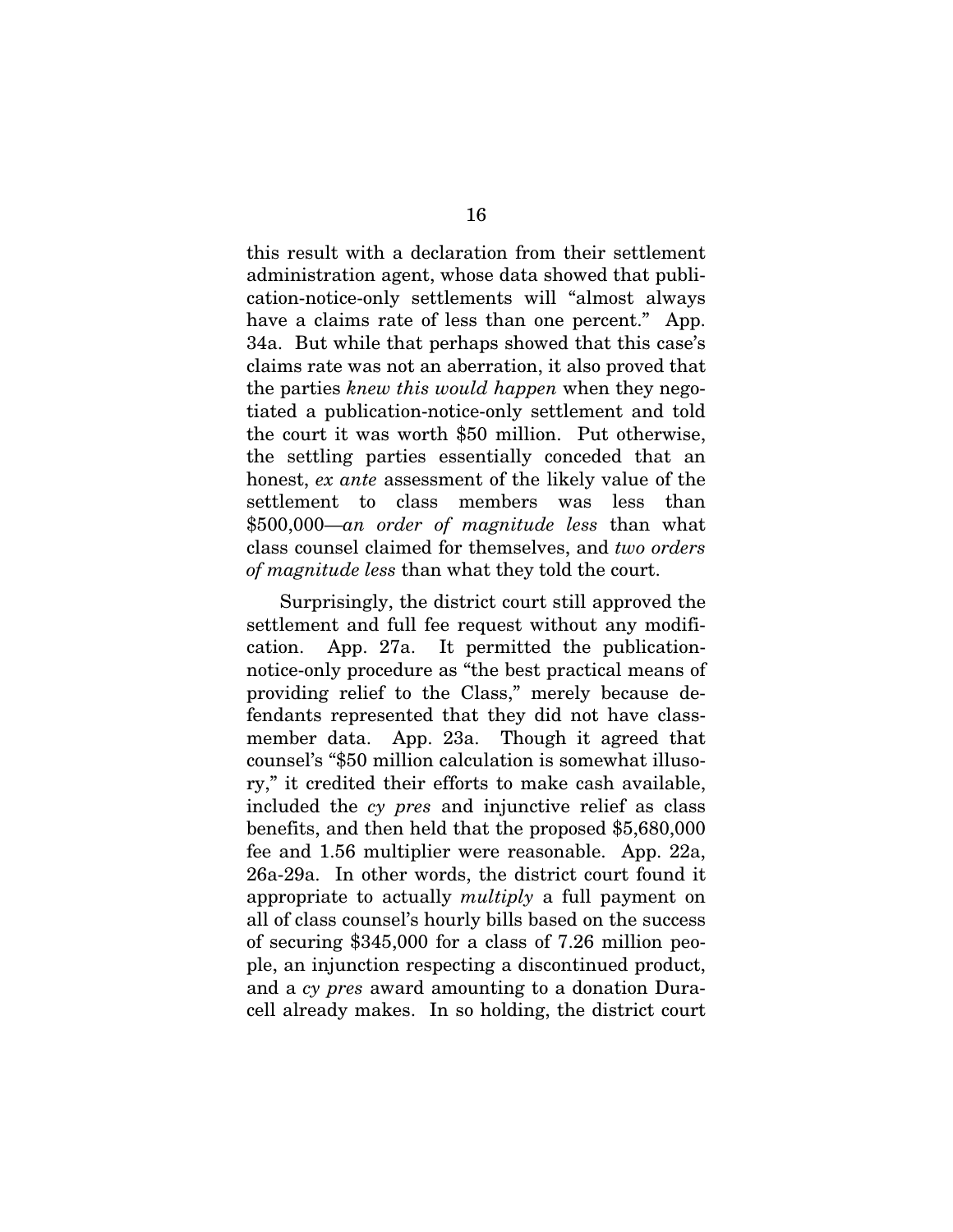did not expressly address whether the allocation between class counsel and the class was unfair, or even mention the word "allocation."

#### III. The Decision Below

The Eleventh Circuit affirmed in an unpublished opinion that treated the egregious facts of this settlement as unproblematic in light of its precedent. *See* App. 9a-11a. Most importantly, the court found that there was no problem with structuring the settlement to provide so little to class members because "the use of a claims process is not inherently suspect." App. 9a. The court also approved the *cy pres*  award, and its consideration in awarding attorneys' fees, simply because defendants did not themselves have any data regarding actual class-member identities—making distributions to class members "difficult." App. 10a-11a, 15a. It further viewed the injunction as valuable because the Ultra brand had been discontinued during the litigation, even if that decision predated the injunction and settlement. App. 11a-12a. And it held that the inherently selfdealing clear-sailing and kicker clauses were not self-dealing because they were negotiated at "arm'slength." App. 14a.

As a result, the court rejected Frank's "claim[] that the settlement is unfair because class counsel's slice of the settlement pie is too large." App. 14a-15a. It reasoned that "this objection is based on Frank's flawed valuation of the settlement pie: *limiting the monetary value to the amount of [defendants'] actual payments to the class*." App. 15a (emphasis added). Instead, it allowed the settling parties to fill in the pie with the other forms of "relief" the settle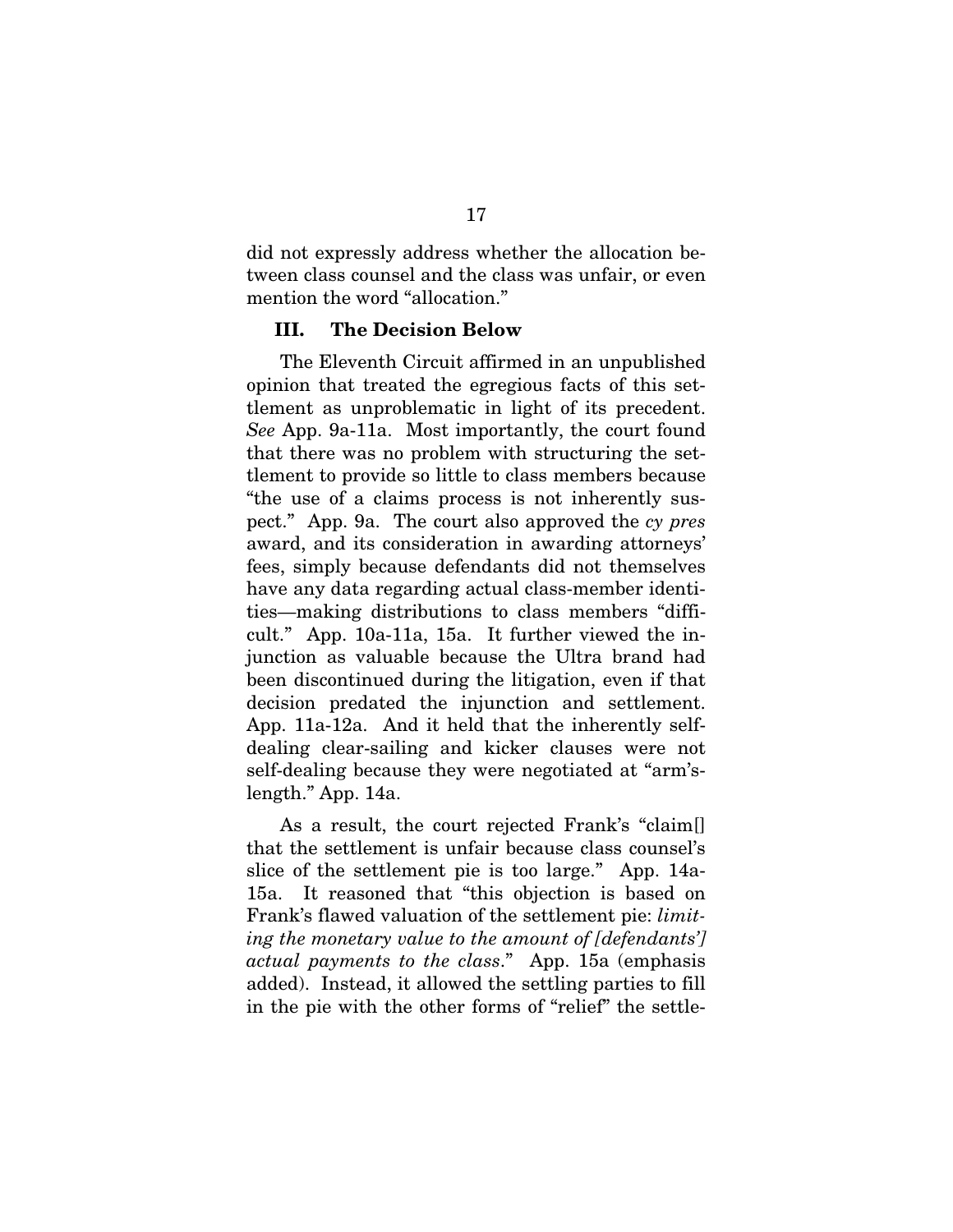ment had made available, without requiring that it actually benefit class members as such. For that reason, it affirmed.

#### REASONS FOR GRANTING THE WRIT

The decision below presents an ideal and timely opportunity for the Court to resolve two separate circuit splits over the standards for reviewing classaction settlements and *cy pres* awards, and to provide much-needed guidance to the lower courts on these critical issues. The conflict is unmistakable: The Seventh Circuit has repeatedly held that the proper settlement valuation to compare to an attorney fee request is the amount class members *actually* recover, *Pearson*, 772 F.3d at 781; *Redman*, 768 F.3d at 630; the Eleventh Circuit here called that exact rule "flawed." App. 15a. It is clear that several other circuits would have rejected the egregious division of settlement value between class and counsel in this case, and that the *cy pres* award here would be rejected in other circuits even apart from the question of attorneys' fees. The problem is recurring and amenable to forum shopping, and further dubious settlements will continue to find their way to the Eleventh Circuit for approval unless this Court intervenes. This case's startling facts make it a perfect opportunity to do so, and the Court should take it.

I. The Decision Below Squarely Conflicts With How Other Circuits Evaluate The Attorney Share Of Class-Action Awards.

The most fundamental error in the Eleventh Circuit's decision is that it permits class counsel to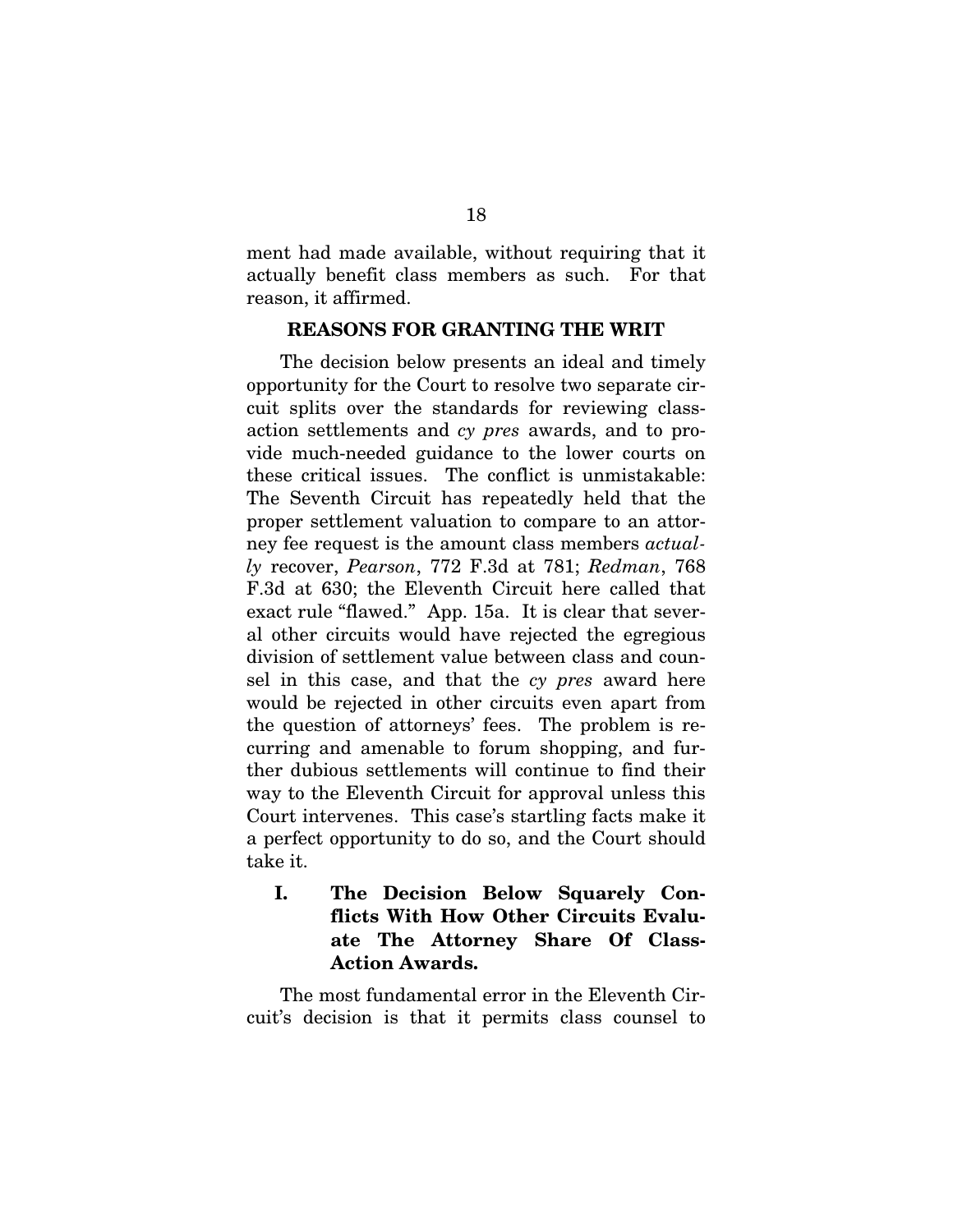make itself the primary monetary beneficiary of a class-action settlement.On this point, the Eleventh Circuit is now in unmistakable conflict with decisions of the Sixth and Seventh Circuits. That conflict is twofold: First, other circuits value the "settlement pie" in a different manner for purposes of assessing the size of the attorneys' slice. Second, the conflict is outcome determinative in the sense that this settlement would never have been approved in other circuits.

First, as to the legal rule, the Seventh Circuit has now repeatedly held that the "ratio that is relevant ... is the ratio of  $(1)$  the fee to  $(2)$  the fee plus what the class members received." *Pearson*, 772 F.3d at 781 (alteration in original) (quoting *Redman*, 768 F.3d at 630). This comparison "gives class counsel an incentive to design the claims process in such a way as will maximize the settlement benefits actually received by the class, rather than to connive with the defendant in formulating claims-filing procedures that discourage filing and so reduce the benefit to the class." *Id*. Conversely, "[w]hen the parties to a class action expect that the reasonableness of the attorneys' fees allowed to class counsel will be judged against the potential rather than actual or at least reasonably foreseeable benefits to the class, class counsel lack any incentive to push back against the defendant's creating a burdensome claims process in order to minimize the number of claims." *Id.*  at 783.

What the Seventh Circuit's rule recognizes, and the Eleventh Circuit's ignores, is that the legal rule must be structured to align class counsel's interests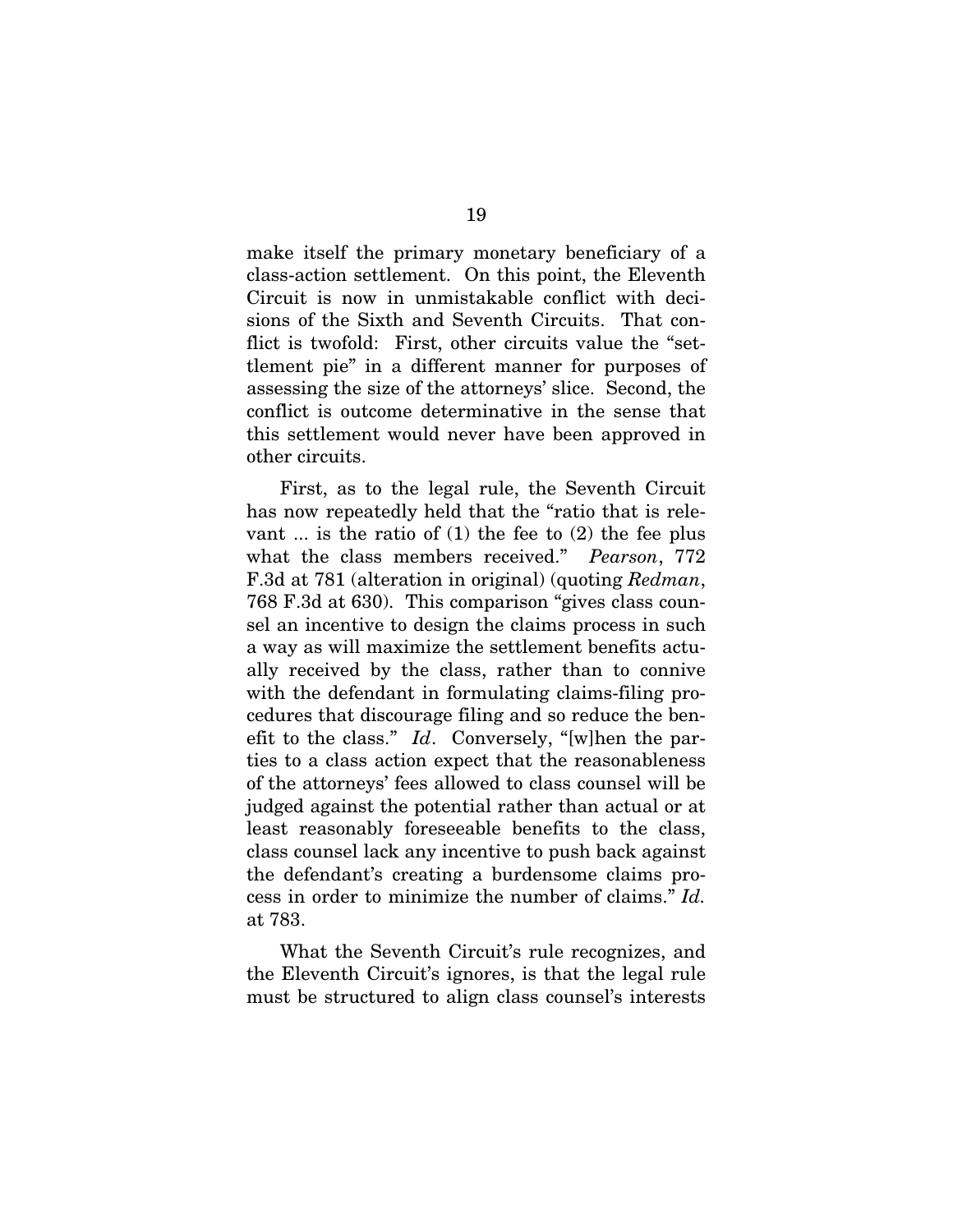with their clients' to the greatest extent possible. Evaluating the fee award based on the money class members *actually receive* puts those incentives in exactly the right place—class counsel will work very hard to get the settlement into their clients' hands, and derive no benefit from a hypothetical valuation that does not actually come to pass. By contrast, when the settlement pie can be stuffed with "potential rather than actual" benefits—as well as lowvalue injunctions and dubious *cy pres* awards, *id.* at 784—class counsel retains all its problematic incentives with respect to seeking actual payouts to the class. *See id.* at 787 (quoting *Eubank*, 753 F.3d at 720).

This split also extends to the proper evaluation of *cy pres* awards in the "settlement pie." The Eleventh Circuit here held that such an award should be included when evaluating the attorney share, App. 11a; the Seventh Circuit excludes such awards entirely because they "d[o] not benefit the class." *Pearson*, 722 F.3d at 784; *cf.* 28 U.S.C. §1712(e) (regarding *cy pres* coupons). Respected commentators have warned that the Eleventh Circuit's approach deprives class members of zealous counsel, who can obtain an equal benefit for themselves by sending the award to someone *other* than their clients. *See infra*  p.p. 28-29. And while other courts sometimes permit including *cy pres* awards in the assessment of a fee request, they frequently discount them or scrutinize their value far more rigorously than the Eleventh Circuit permitted here. *See, e.g.*, *In re Baby Prods. Litig.*, 708 F.3d 163, 177-179 (3d Cir. 2013) (collecting cases with conflicting views on how and whether to include the value of *cy pres* awards). At an abso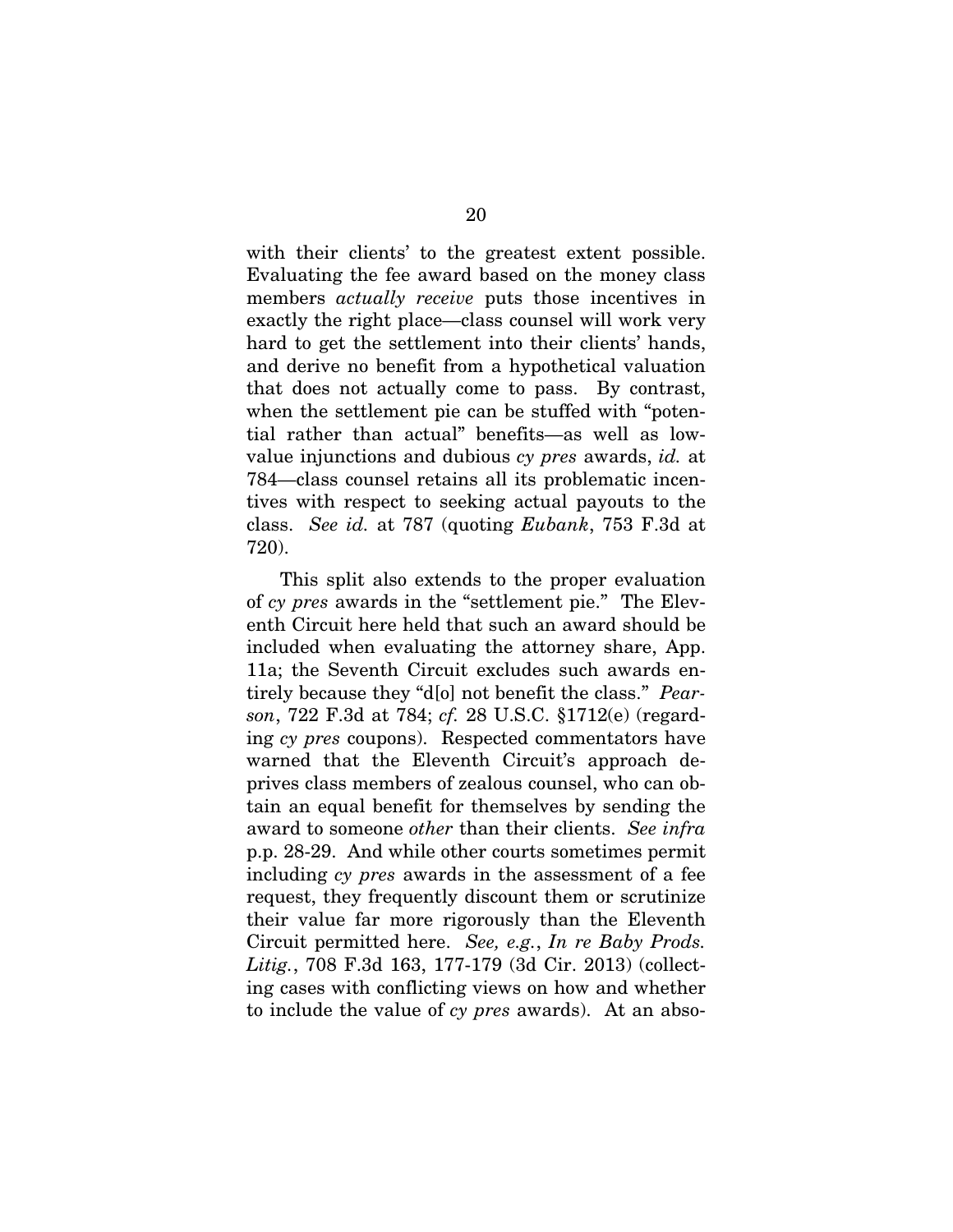lute minimum, this is a badly confused area of law where multiple Justices of this Court have made clear that its intervention is needed. *See Marek*, 134 S. Ct. at 9; *Waters*, 530 U.S. at 1224.

A similar disagreement is evident with respect to the supposed value of an injunction like the one in this case. In *Pearson*, the Seventh Circuit refused to credit an injunction requiring modest changes in prospective marketing practices—partly because of its dubious value, and partly because *future* purchasers of the now-less-fraudulently marketed product are not the members of the class whose claims are being compromised in the settlement. *See* 772 F.3d at 784-786. Again, the Eleventh Circuit simply lumped in an injunction of dubious value here without scrutinizing its actual value *or* assessing how it benefitted *class members as such*, especially given that Ultra batteries no longer even exist. Unless courts require rigorous proof of injunction value from class counsel, they will inevitably provide cover for cheap settlements with outsized fee awards. That is particularly so because objectors have no incentive to invest in expensive experts to disprove such claims; *all* the information is held by the litigants, who have highly inflationary incentives.

The clearest example of the circuit conflict regarding injunction value is the Sixth Circuit's decision in *Pampers*, 724 F.3d at 718. There, class counsel sought an award of \$2.73 million for a settlement conferring only injunctive relief. The Sixth Circuit made clear that to demonstrate that such a split of settlement value was fair, the settlement proponents would have the burden of *proving* the actual value of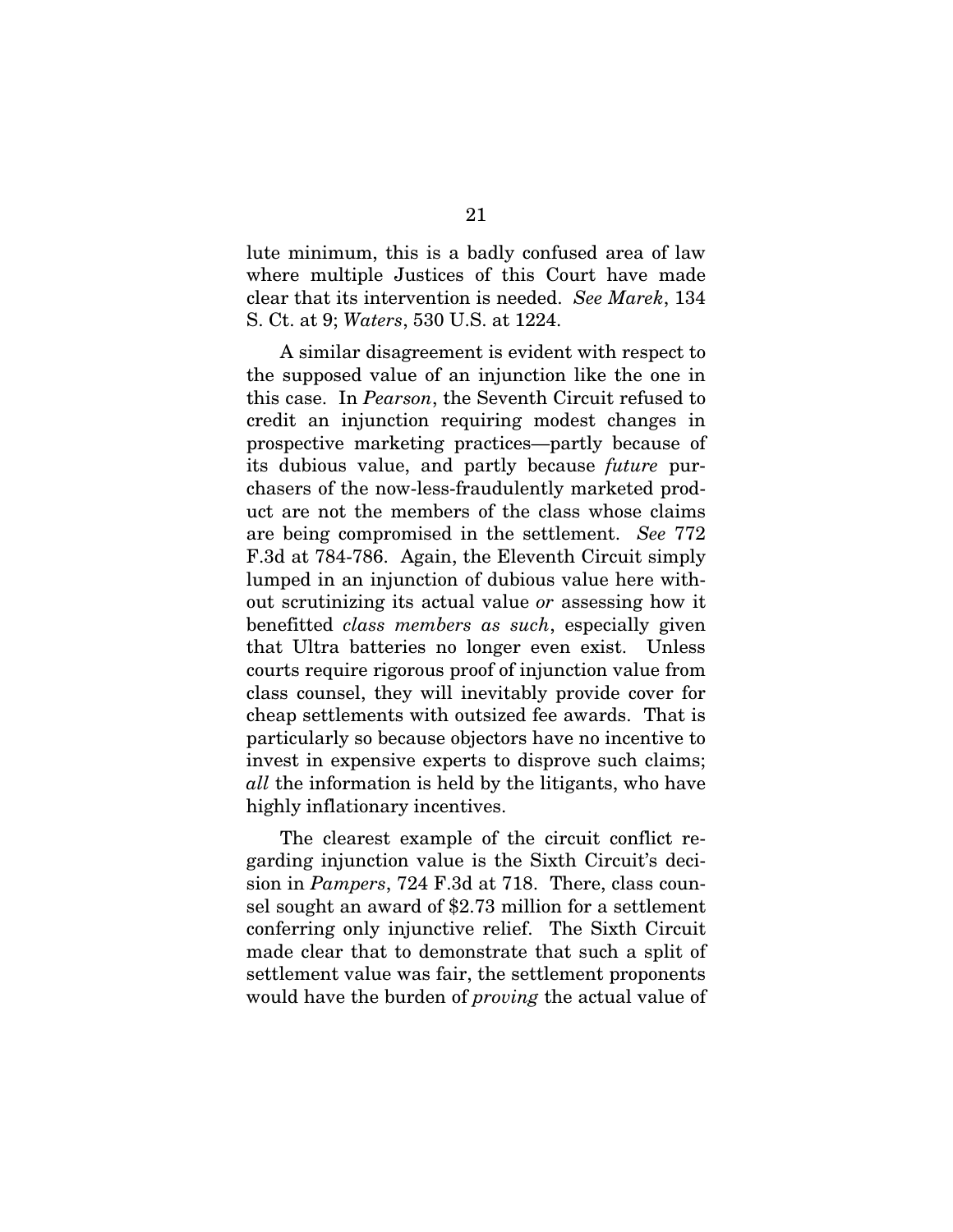the injunction, and would have to the prove its value *to class members* as such. *See id.* at 719. The injunctive relief in *Pampers* included a hard-to-use refund program (akin to the claims-made procedure here), and marketing changes on Pampers' boxes that the company claimed it was loathe to make, but did not provide much relevant information to consumers. The Sixth Circuit rejected the idea that such relief could justify the fee award, in language quite similar to the Seventh Circuit's rule.

To be clear: "The fairness of the settlement must be evaluated primarily based on how it *compensates class members*"—not on whether it provides relief to other people, much less on whether it interferes with the defendant's marketing plans.

*Id.* at 720 (emphasis in original). Because (as here) there was no evidence that the injunctive relief provided any concrete monetary value to class members—especially compared to the concrete millions class counsel obtained for itself—the Sixth Circuit rejected the settlement. *Id.* at 721 ("The relief that this settlement provides to unnamed class members is illusory. But one fact about this settlement is concrete and indisputable: \$2.73 million is \$2.73 million.").

The foregoing demonstrates that there are real conflicts in terms of the legal standards that other circuits would use to evaluate the settlement here. But perhaps the best proof is that that these courts would plainly have rejected *this exact settlement*. Consider the following point-by-point comparison be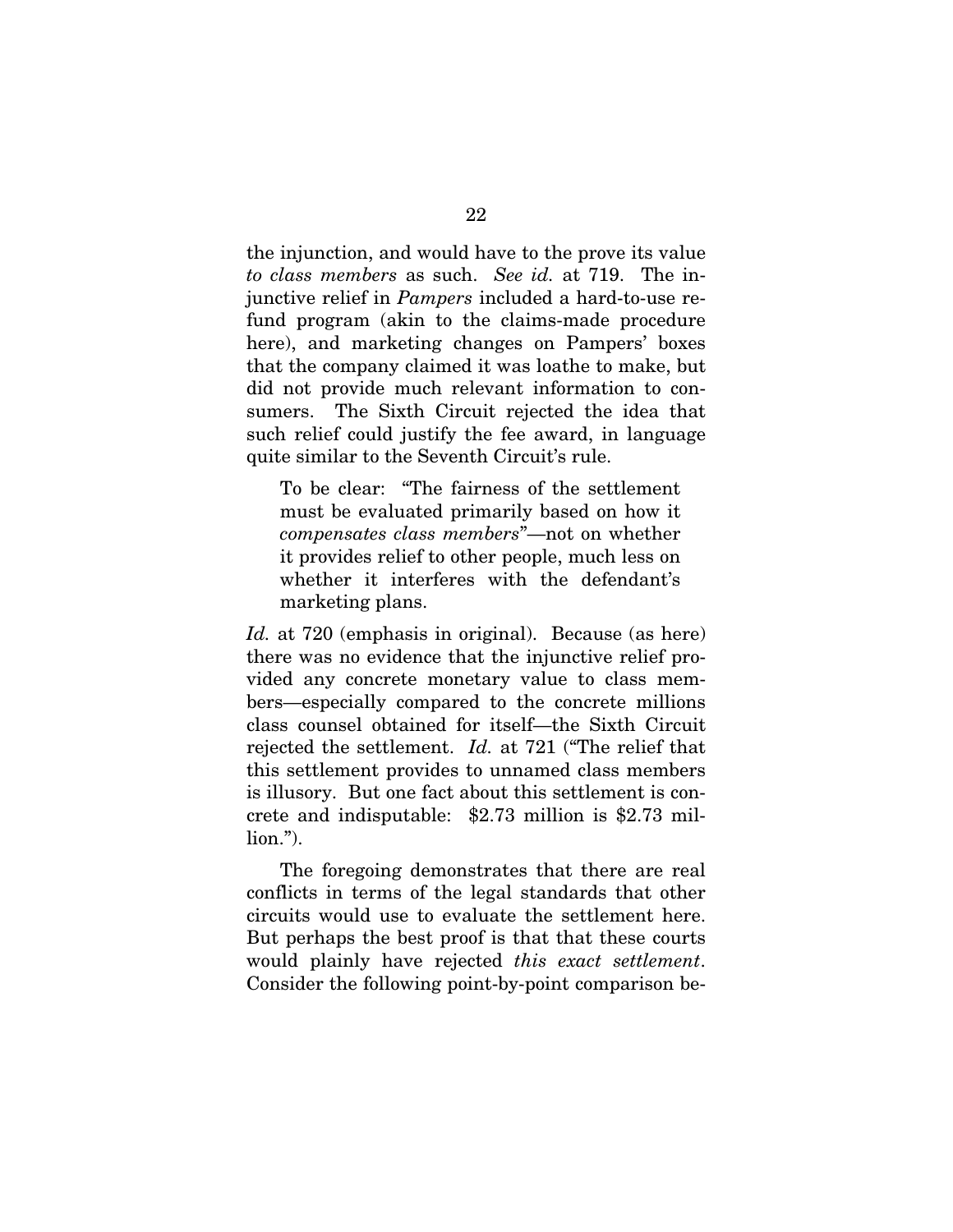tween the settlement approved in this case and the settlement rejected in *Pearson*:

- In *Pearson*, the parties obtained data from third parties (772 F.3d at 784) and gave individualized notice to 4.72 million class members; here, the parties did not even try anything more than publication notice.
- In *Pearson*, 30,245 class members claimed \$865,284; here, 55,346 class members received \$344,850.
- In *Pearson*, counsel requested \$4.5 million but received only \$1.93 million while the class received \$865,284; here, class counsel received \$5.68 million without reduction while the class received much less.
- In *Pearson*, *cy pres* issued only if class members failed to claim settlement-fund money; here, *cy pres* issued as a first resort, to a charity defendants already supported.
- In *Pearson*, a dubious labeling injunction was issued on a product that remained in the marketplace; here, the injunction runs only against a product that does not even exist.

This case would fail in the Seventh Circuit *a fortiori*  on every relevant factor. That is the definition of a square circuit split.

Finally, it is important to note that this case contains an egregious fact pattern that was not even present in other recently rejected settlements. Here, after the settlement proponents estimated its value at \$50 million, they submitted *their own* declaration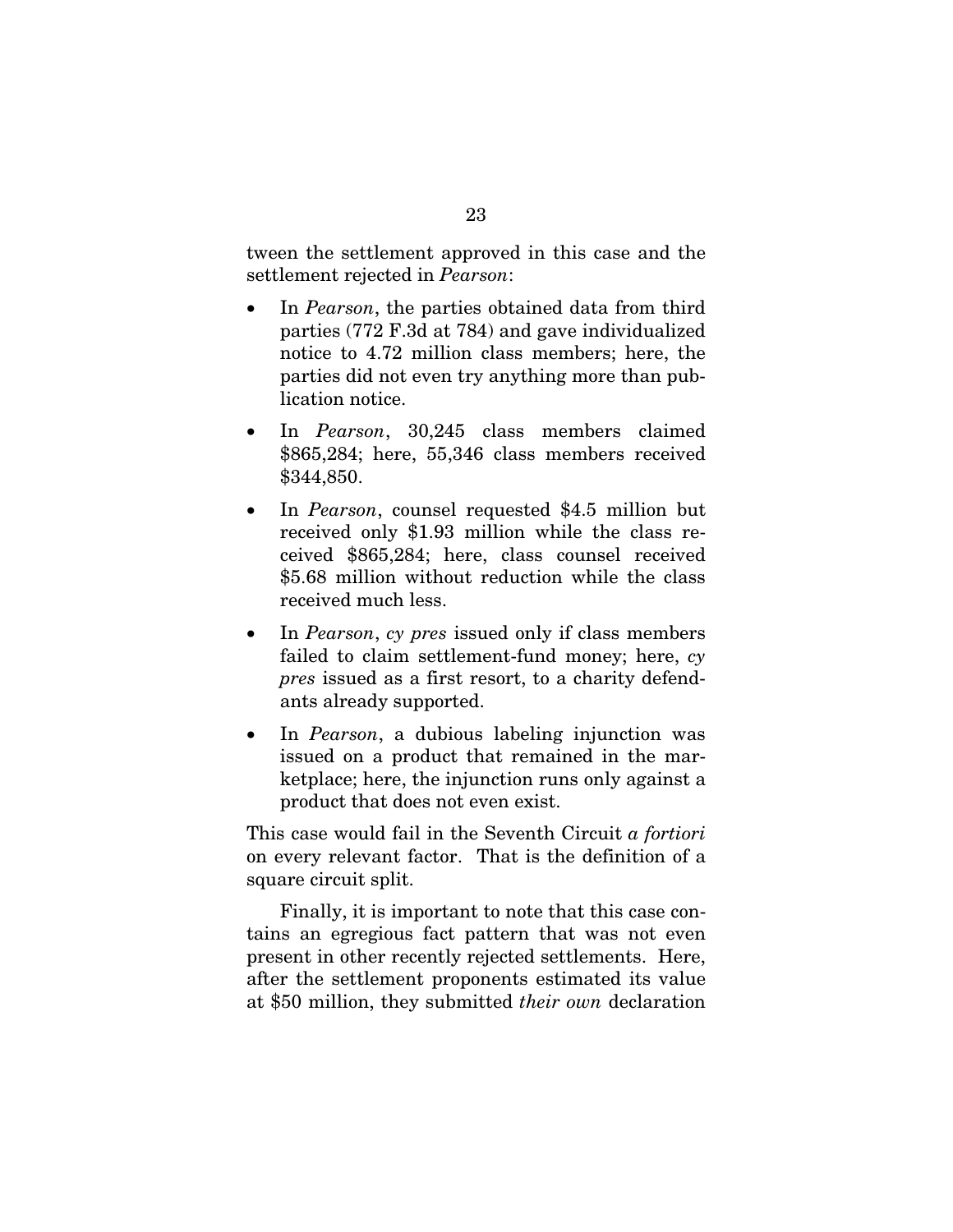indicating that it was utterly predictable that the class would realize less than \$500,000—itself a small fraction of their requested fee. It is doubtful that *any* other circuit would permit that result. *See, e.g.*, *Baby Prods.*, 708 F.3d at 179 (in evaluating the attorney's relative share of an award, the district court "should begin by determining *with reasonable accuracy* the distribution of funds that *will result* from the claims process") (emphasis added). Indeed, even crediting every dollar of the *cy pres* award to the settlement pie, the attorneys here claimed over 45% of their own expected settlement value. Worse than that, the Eleventh Circuit permitted class counsel to obtain a *multiple* on its hourly bills, notwithstanding how little class members actually received. Given that the Eleventh Circuit treated even these eyebrow-raising facts as beyond any concern, it is imperative that this Court bring it into line.

II. The Decision Below Squarely Conflicts With How Other Circuits Would Evaluate The Propriety Of *Cy Pres* Relief.

Apart from the question whether *cy pres* relief can be included in an evaluation of attorneys' fees, there is a manifest conflict among the circuits regarding when *cy pres* relief is appropriate at all. The Eleventh Circuit's decision holds that settling parties can turn to *cy pres* as a first resort simply because the defendants lack "records from which to identify actual purchasers." App. 12a-13a. Other circuits make clear that *cy pres* must be a last resort. On this point, the Eleventh Circuit is now in conflict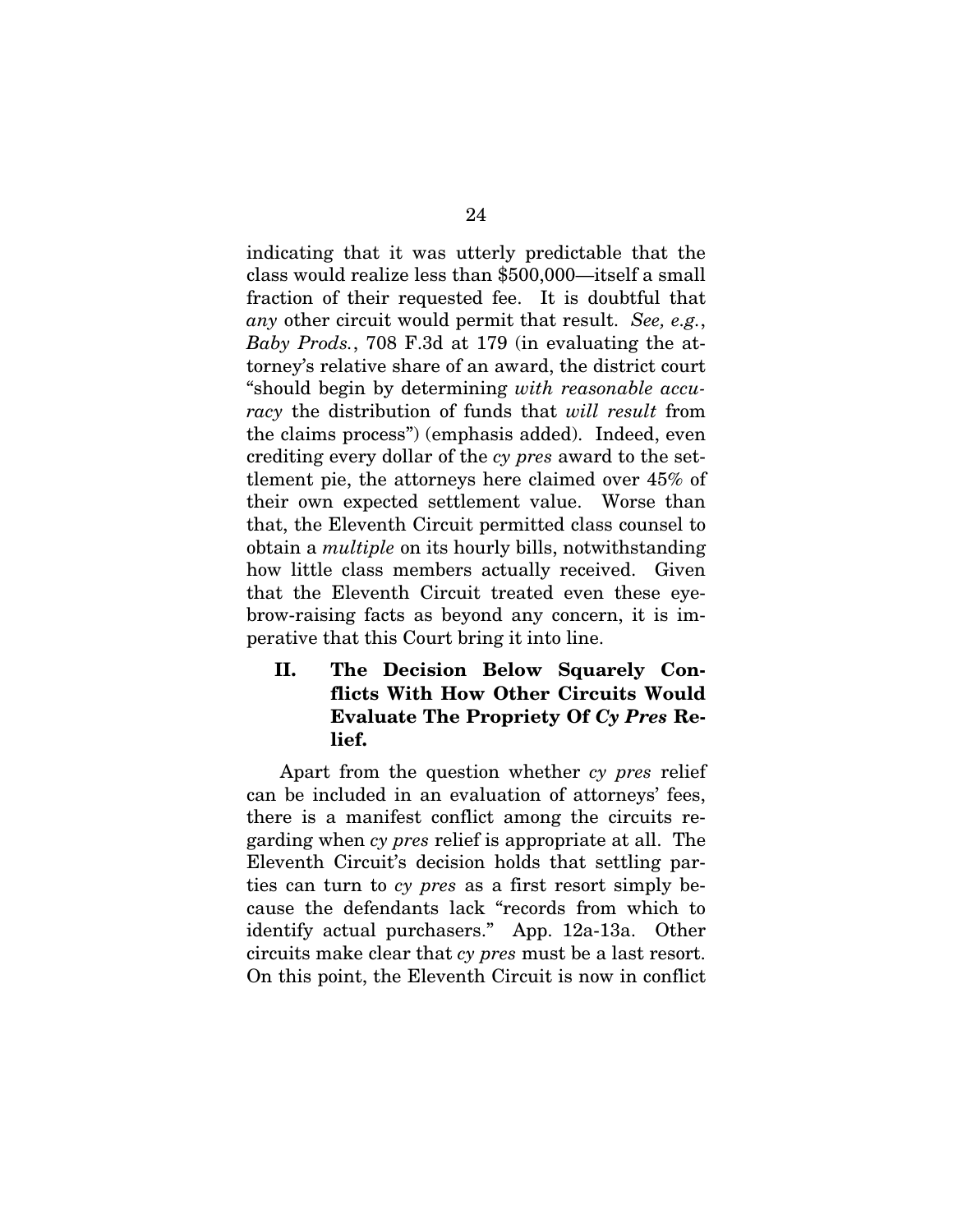with decisions of at least the Third, Fifth, Seventh, and Eighth Circuits.

The American Law Institute recommends that *cy pres* awards are not "appropriate" if "individual class members can be identified through reasonable effort, and the distributions are sufficiently large to make individual distributions economically viable." ALI §3.07. Put otherwise, *all* the money must be given to class members if it is reasonably possible to do so. The majority of courts to consider the question have adopted this principle, in contrast to the Eleventh Circuit. For example, the Seventh Circuit forbids *cy pres* when distribution to the class is feasible, and further holds that payments to third-party charities should not be used to justify fees. *Pearson*, 772 F.3d at 778; *Holtzman v. Turza*, 728 F.3d 682, 689-90 (7th Cir. 2013) (citing §3.07).

Similarly, the Fifth Circuit also holds that *cy pres* is permissible "only if it is not *possible*" to compensate class members directly, reasoning that "settlement-fund proceeds, having been generated by the value of the class members' claims, belong solely to the class members." *Klier v. Elf Atochem*, 658 F.3d 468, 474-475 & nn.15-16 (5th Cir. 2011) (emphasis added). *Klier* rejected a *cy pres* award of excess funds that had been allocated to one subclass, where members of another subclass had not been fully compensated for their injuries. *Id*. at 478-79. Chief Judge Edith Jones concurred, arguing that *cy pres* awards should be strongly disfavored due to the inevitable conflicts of interest associated with application of the doctrine to class-action settlements. *Id*. at 480-81.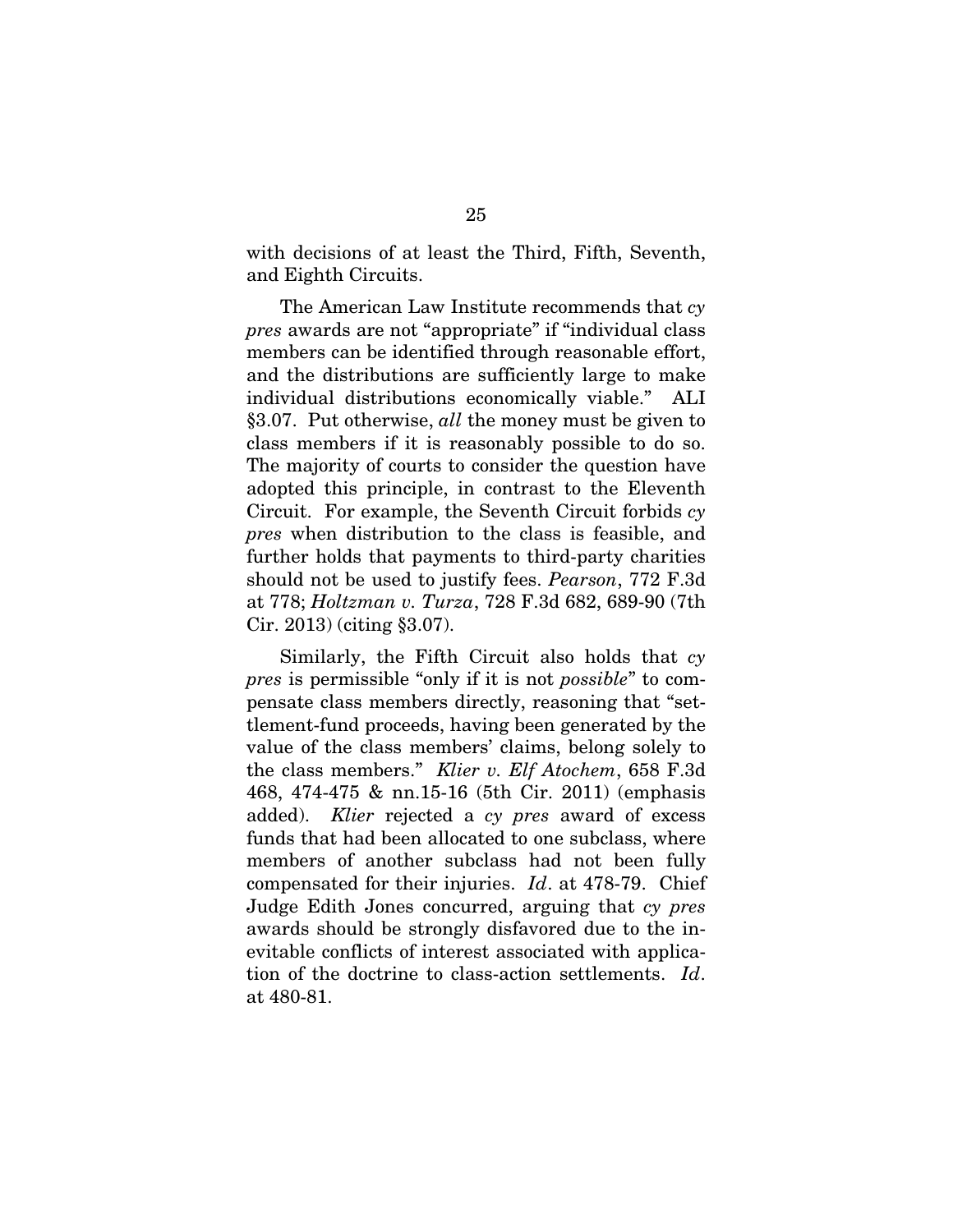The Eighth Circuit, following *Klier* and expressly adopting ALI §3.07, similarly struck down a *cy pres*  distribution of \$2.7 million left over in a settlement fund when it was possible to directly distribute the money to class members, rejecting self-serving arguments by class counsel that it was "difficult and costly" to do so. *In re BankAmerica Corp. Sec. Litig.*, 775 F.3d 1060, 1063-67 (8th Cir. 2015). It called class counsel's decision to seek *cy pres* "contrary to the interests of" the class, and suggested that this by itself might be grounds to reduce a fee award. *Id.* at 1068. It is not enough to find, as the courts below did here, that distributions would be "difficult and costly"; the "inquiry *must* be based primarily on whether 'the amounts involved are too small to make individual distributions economically viable.' ALI §3.07(a)." *Id.* at 1064-65. In short, the Eighth Circuit has expressly rejected the "difficult [and] expensive" argument the district court and Eleventh Circuit relied upon here, App. 13a, because donating *someone else's money* to charity is permissible only if it is essentially impossible to return it to them.

The Eleventh Circuit opinion conflicts with the Fifth, Seventh, and Eighth Circuits because it ignores §3.07 and the obligation of class counsel to make *cy pres* distributions a last resort. App. 10a-13a. Here, the settling parties made no effort to use the \$6 million they placed in *cy pres* to better advertise the claims process, to seek information about possible class members, or to increase the payout to those who did file claims (including those who could prove more than four purchases). Instead, the Court simply accepted the view that *cy pres* was appropriate because defendants lacked their own records on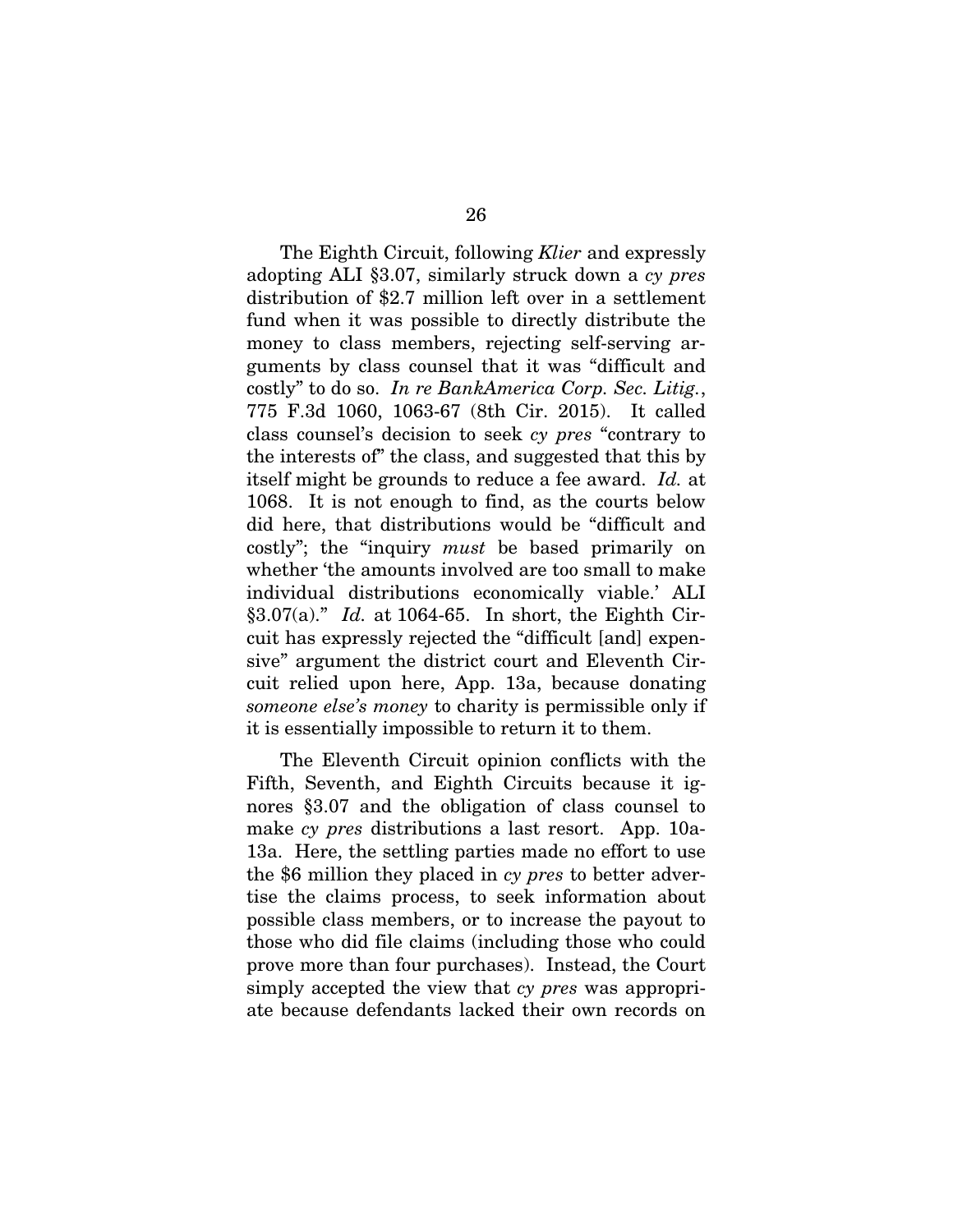class members' identities. That will be true in countless consumer class actions. If that alone permits settling parties to revert immediately to a large *cy pres* award justifying a large attorney payout—as the Eleventh Circuit held here—then any rigorous scrutiny of *cy pres* as a remedy of last resort will disappear entirely. As explained below, that is a serious invitation to abuse.

In addition, the Third Circuit has its own unique approach to *cy pres*—one that conflicts with both the Eleventh Circuit and the others. It holds that the critical factor in evaluating a proposed settlement containing a *cy pres* award is not whether further distributions to class members are feasible, but "whether the settlement provides sufficient direct benefit to the class." *Baby Prods.*, 708 F.3d at 176. In other words, the Third Circuit essentially asks whether the share given to the class and to charity is fair overall, expecting *cy pres* to "represent a small percentage of total settlement funds." *Id.* at 174.

Applying this rule, the Third Circuit recently vacated a claims-made class-action settlement that awarded only \$3 million of a \$35.5 million fund to a class of consumers while counsel were paid \$14 million and the remainder went to *cy pres*. In rejecting that deal, the court noted that "[*c*]*y pres* awards—by ensuring that a settlement fund is sufficiently large to command a substantial attorneys' fee—can exacerbate" a conflict of interest between class and counsel. *Id.* at 178-79. But while this approach at least requires more scrutiny of *cy pres* than does the Eleventh Circuit's, it ultimately misses the mark as well: The question is not whether the shares allocated to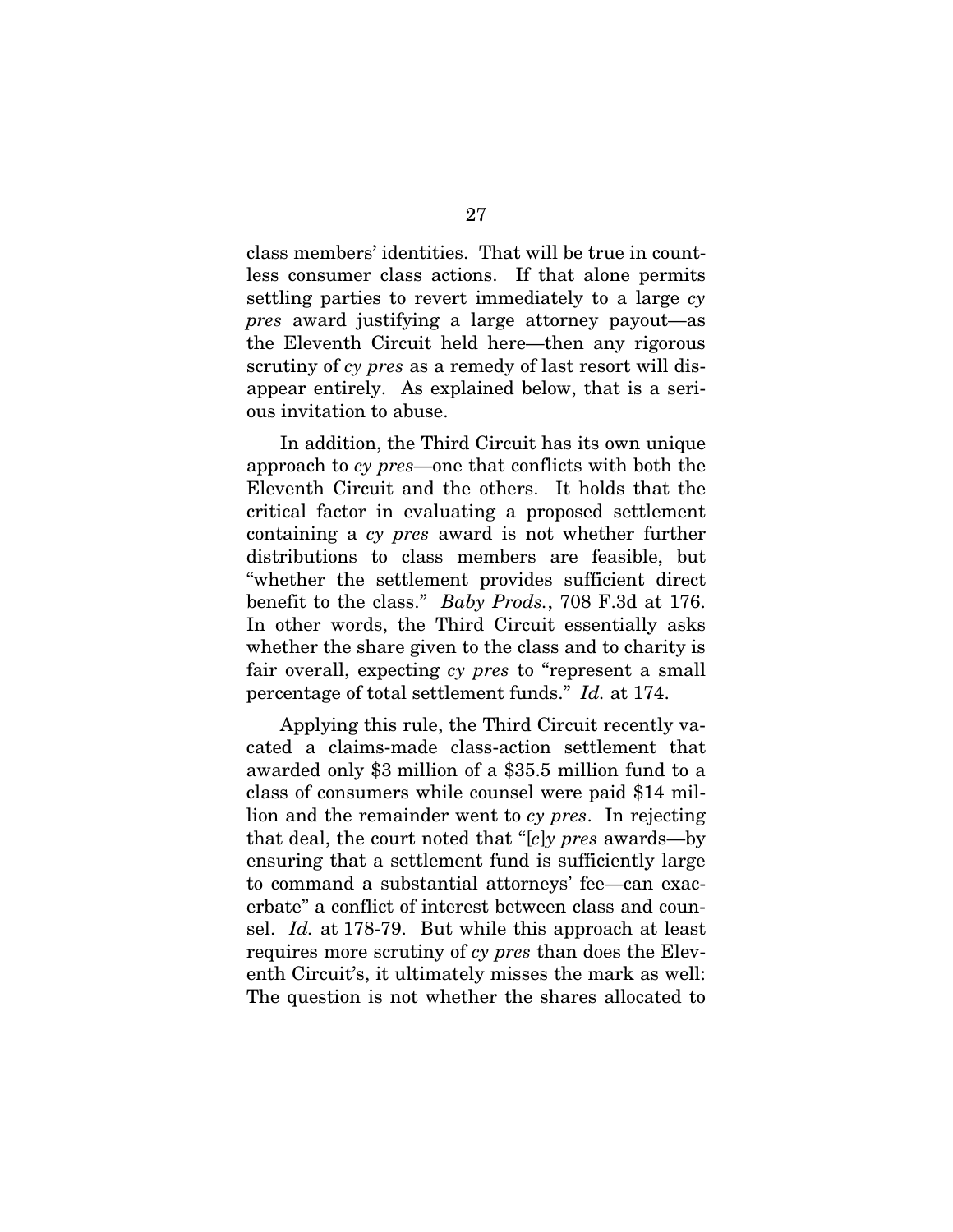the class, to charity, and to counsel are all comparatively fair because the recovery *belongs* to the class members who sacrifice their claims, and allocations to charity are thus *only* appropriate if further allocations to those class members are impossible or pointless to make.

Ultimately, the Eleventh Circuit's opinion conflicts with all the circuits described above because it endorses *cy pres* without limits, regardless of the adverse effect on the class. *See* App. 10a-11a (citing *Nelson v. Greater Gadsden Hous. Auth.*, 802 F.2d 405 (11th Cir. 1986)). And again, at an absolute minimum, this is an area of the law in substantial confusion where members of this Court have already flagged the issue for review. *See Marek*, 134 S. Ct. at 9.

## III. This Is An Ideal Vehicle For Intervention On An Important And Recurring Question.

For at least five reasons, the disagreements discussed above merit immediate resolution in this case.

1. First, it is clear from the vast amount of commentary attracted by this case and its recent cousins that the issues at stake are important and recurring. Respected commentators—including both those who tend to support and criticize class actions—have recognized that the issues raised in this case are critical, and becoming "increasingly more common in class action suits," Gershman (noting circuit split); *see also, e.g.*, Alison Frankel, *By Restricting Charity Deals, Appeals Courts Improve Class Actions*, REUTERS (Jan. 12, 2015); Daniel Fisher, *Judge*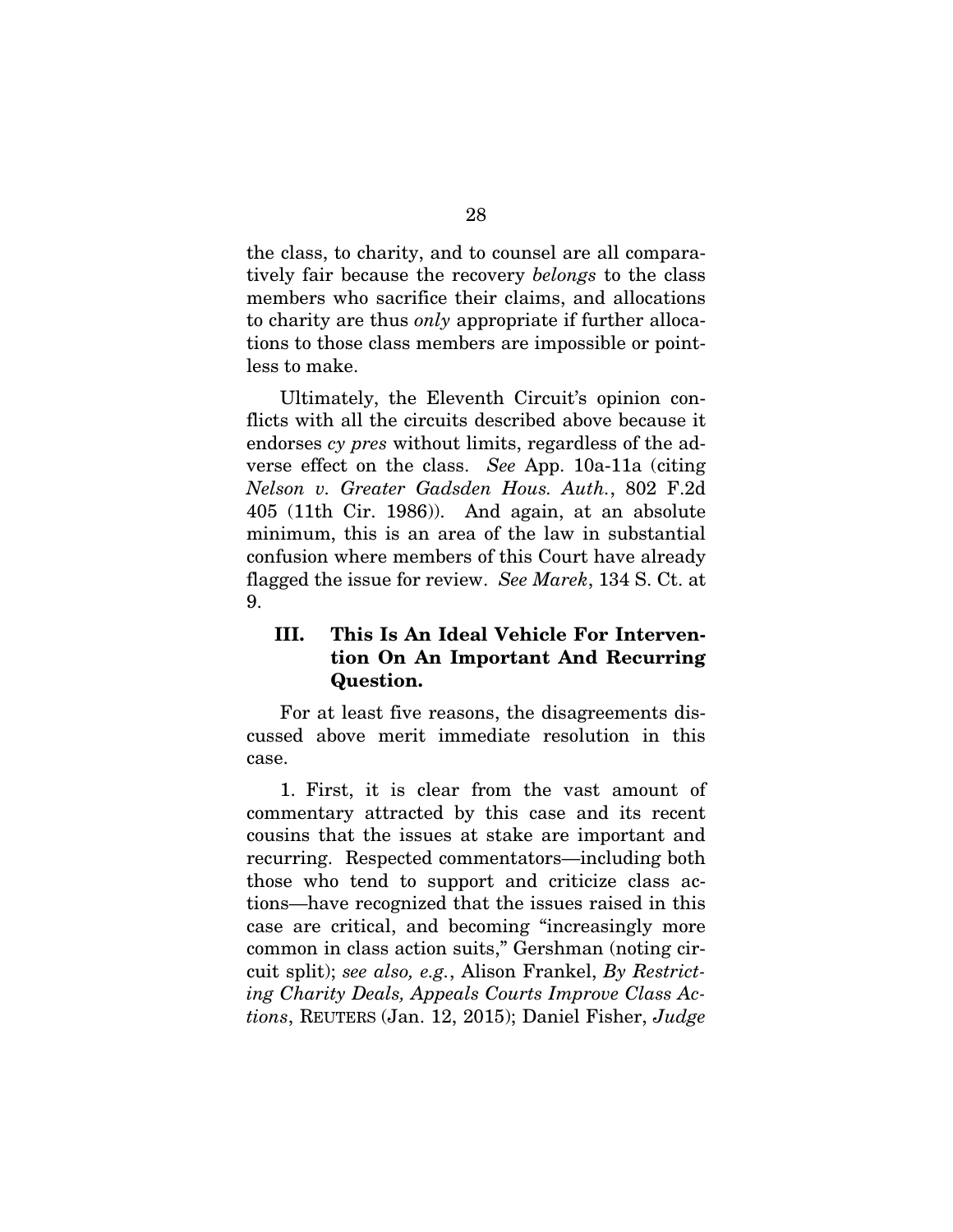*Tosses Glucosamine Settlement, Citing Forbes*, FORBES (Nov. 20, 2014); Mayer Brown LLP, *Do Class Actions Benefit Class Members? An Empirical Analysis of Class Actions* (2013). Moreover, many of the same commentators have written repeatedly on *this very case* and its eye-opening facts. *See, e.g.*, Gershman; Frankel, *Smoking Gun*; Fisher, *Odds*. Much of the dismay centers around the claims counsel make about settlement value—and the awards they ask for as a result—when they *know* that the class will ultimately realize much less than the attorneys themselves.

This commentary raises two important points. First, it makes clear that the issue is recurring coming up in more and more settlements that use the same "class action math." Second, it makes clear that observers of the legal system of *all* stripes are beginning to lose faith in the fairness of the classaction mechanism and the benefits it actually provides to absent class members. The Seventh Circuit recently described a similar class-action settlement as "scandalous." *Eubank*, 753 F.3d at 721. Several more years of scandal in several circuits will only further erode the public trust in class actions and the federal courts.

2. This is particularly true because large classaction settlements—being both nationwide and nonadversary—can be easily forum shopped. Just as Poertner filed a new complaint here alleging a nationwide class to facilitate global settlement, little stops other settling parties from doing the same, and relocating the complaint to Florida for the breezier review. Indeed, such forum shopping may have oc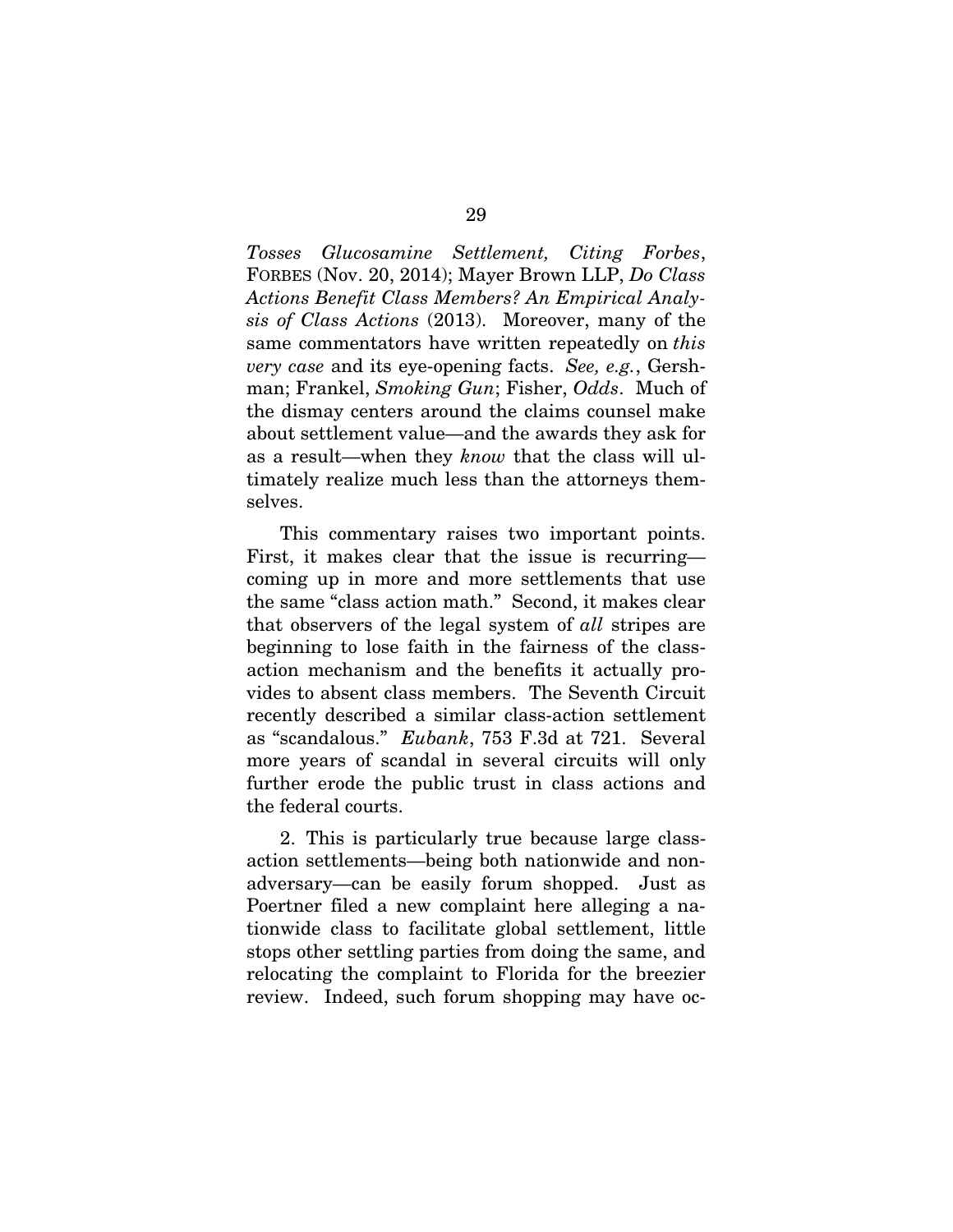curred *in this case*: The parties had the option of seeking approval in the Northern District of California (App. 17a n.3), but were using settlement provisions the Ninth Circuit criticized in *Bluetooth*. *Cf. Richardson v. L'Oreal*, 991 F. Supp. 2d 181, 188 (D.D.C. 2013) (parties settled, dismissed California class action, and refiled in D.D.C.).

This forum-shopping effect is not hypothetical. The decision in this case has already led to Eleventh Circuit district courts rubber-stamping ever more troubling settlements, which are obviously finding their way to those courts at an alarming rate. There have been at least *ten* similar settlements approved in Eleventh Circuit courts in the last two years alone—and the three most recent have *already* relied on the decision in this case.<sup>1</sup>

This is hardly surprising. As the unpublished nature of this decision demonstrates, Eleventh Circuit precedent has long been lax in this area, *see*  App. 9a-11a, and the Court of Appeals has no apparent interest in providing the searching scrutiny Rule 23(e) requires. And now that those district courts have seen the numbers involved in this case, they no

 $\overline{a}$ 

<sup>1</sup> *See, e.g.*, *Braynen v. Nationstar Mortg., LLC*, No. 14- CV-20726-Goodman, 2015 WL 6872519 (S.D. Fla. Nov. 9, 2015) (approving claims-made settlement and \$5 million fee without claim-rate or actual recovery information); *Marty v. Anheuser-Busch Cos.*, No. 13-cv-23656-JJO, 2015 WL 6391185 (S.D. Fla. Oct. 22, 2015) (similar, \$3.6m fee); *Lee v. Ocwen Loan Servicing, LLC*, No. 14-cv-60649-Goodman, 2015 WL 5449813 (S.D. Fla. Sept. 14, 2015) (similar, \$10m fee); Gershman (discussing *Marty* and this case).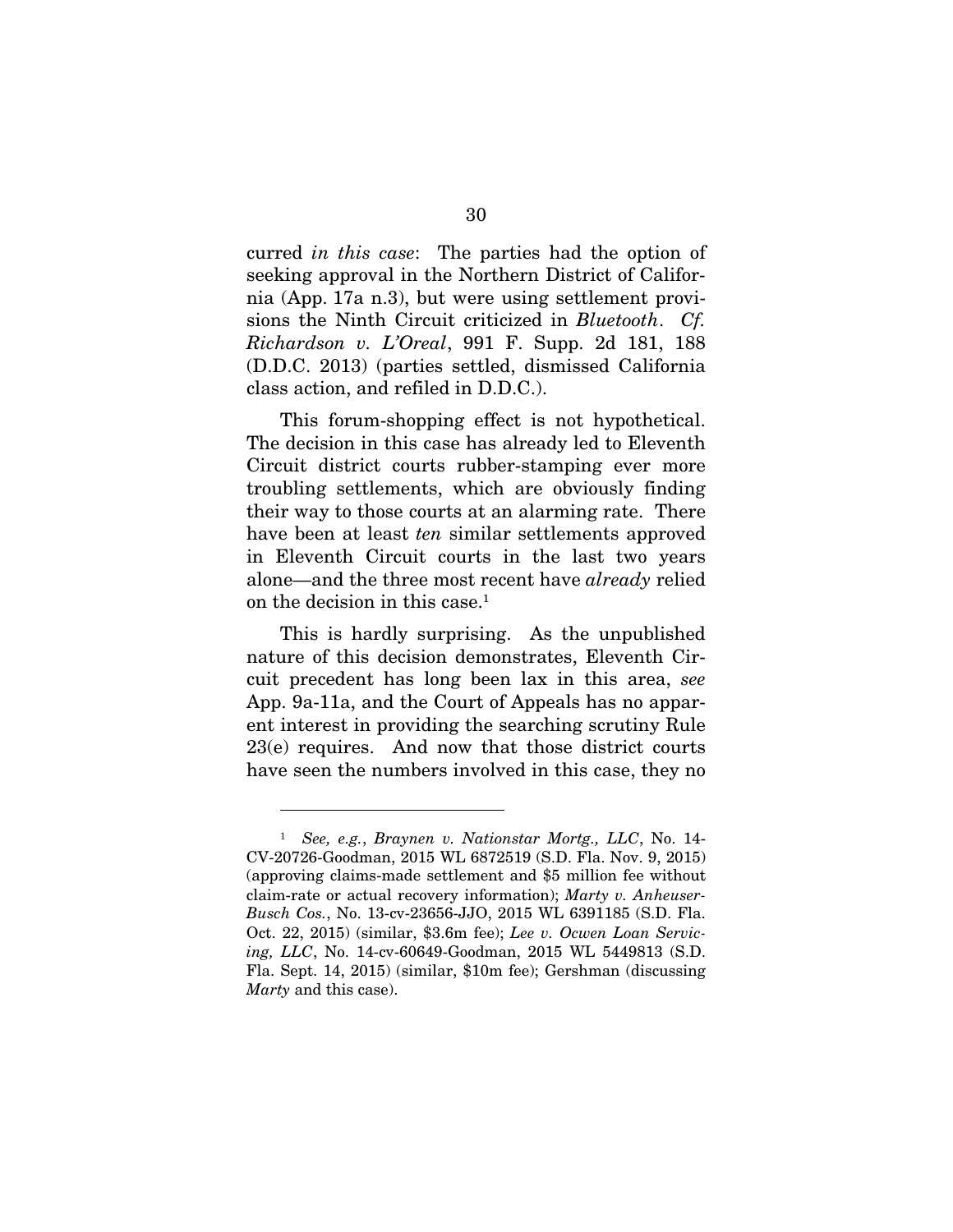doubt recognize that essentially any relative level of recovery among class counsel and class members can be approved without risk of reversal. Litigants understand that as well, and will direct their classaction settlements to the Eleventh Circuit where they are free from stringent oversight.

Accordingly, there would be no benefit, and a substantial cost, for the Court to defer deciding the questions presented until still more courts of appeals line up on one side or another of these welldeveloped conflicts. Forum shopping will make such vehicles unusually rare, and limit the extent to which other circuits will consider these issues at all.

3. Nor is the Court likely to get a vehicle much better than this one. This is the first case ever to contain record evidence regarding the likelihood that publication-notice-only claims will actually be made. Class counsel have jealously guarded that data in the past. The split here is also unusually square: The settlement could only be approved by including in its valuation essentially all of the pieces that *Pearson* says to exclude, and compares unfavorably to the settlement the Seventh Circuit rejected in *Pearson* on virtually every axis. Moreover, class counsel did not just end up with over 90% of the settlement's pecuniary value, they received a *multiplier*  on their hourly bills for recovering, on average, less than a nickel per class member. The Court is unlikely to get another opportunity equally stark and wellstructured to clarify this difficult area of the law.

4. That is particularly so because these cases *result* from a breakdown in the adversary system, which makes it difficult to count on future vehicles.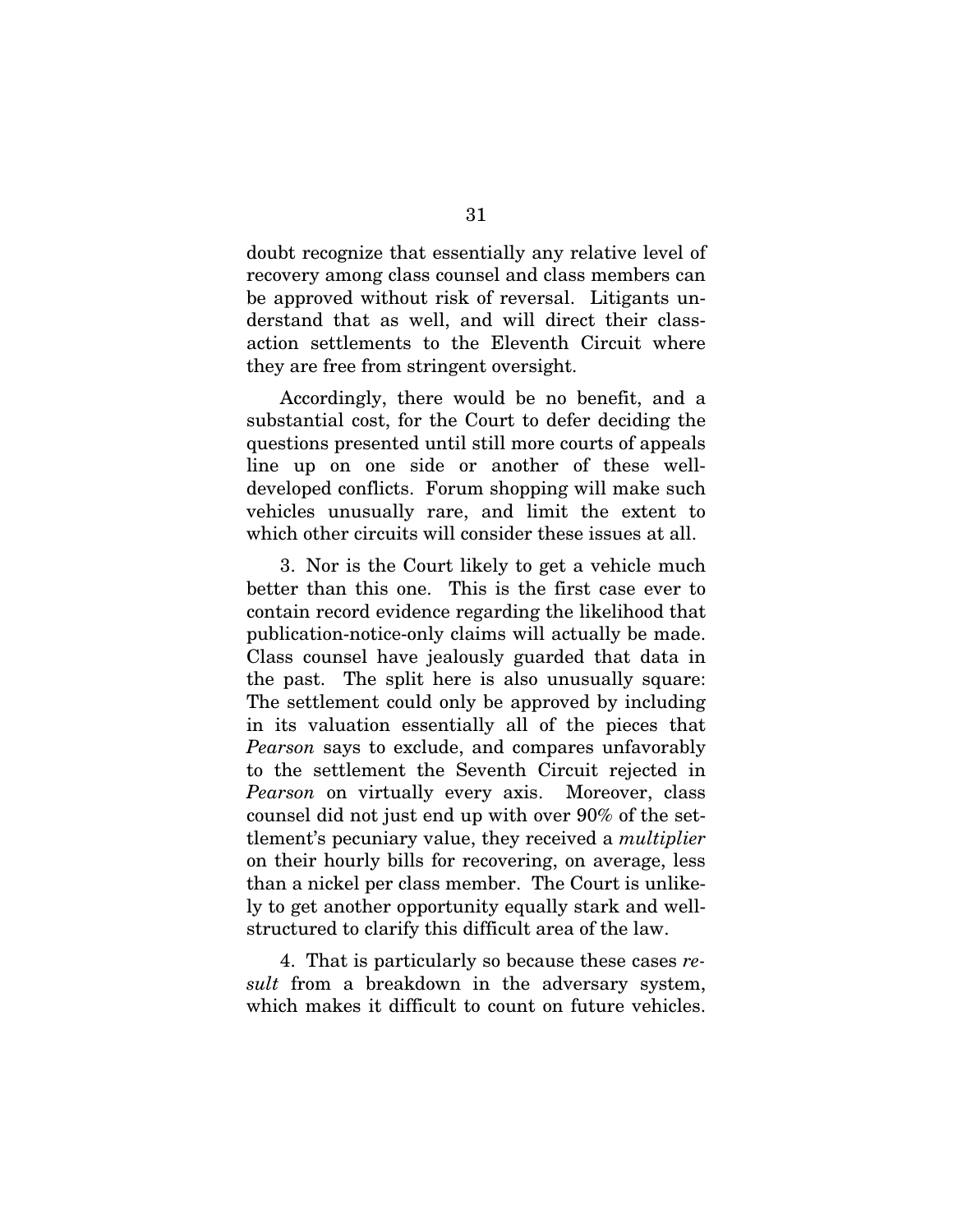Neither of the original litigants—who have the overriding stake—will bring a petition like this because both support the settlement. And not only can class counsel work with defendants to find favorable forums, they can also together discourage review with "clear-sailing" and "kicker" clauses designed to take the air out of objections. The reason claims rates are so low in these cases is because publication-only notice is hard for third parties to find in the first place, and even then, the value of making a claim may not be worth the time. Actually appearing in such cases to make an objection—and litigating it all the way to the Supreme Court—amounts to searching for needles in haystacks for the purpose of willingly poking yourself with them. And even when class members do come forward with meritorious objections, counsel with millions at stake can evade scrutiny by paying them to dismiss their appeals, *cf*. *Safeco v. AIG*, 710 F.3d 754 (7th Cir. 2013), and the incentive to do so only increases as the strength of the vehicle for certiorari improves.

It is thus neither fair nor wise to delay review and hope such cases will continue to come before the Court. In truth, it is only because of petitioner Frank's issue-driven mission—and his willingness to swear off settling objections—that these cases reach this Court at all. *See, e.g.*, Ashby Jones, *A Litigator Fights Class-Action Suits*, WALL ST. J. (Oct. 31, 2011) (noting that Frank is a "rare breed in the world of class-action objectors" because "[h]is stated mission is different" and "he tends to stay and fight"). There is no vested interest behind this work: Neither trial lawyers nor corporate defendants prefer vigorous enforcement of Rule 23(e)(2), and both have attacked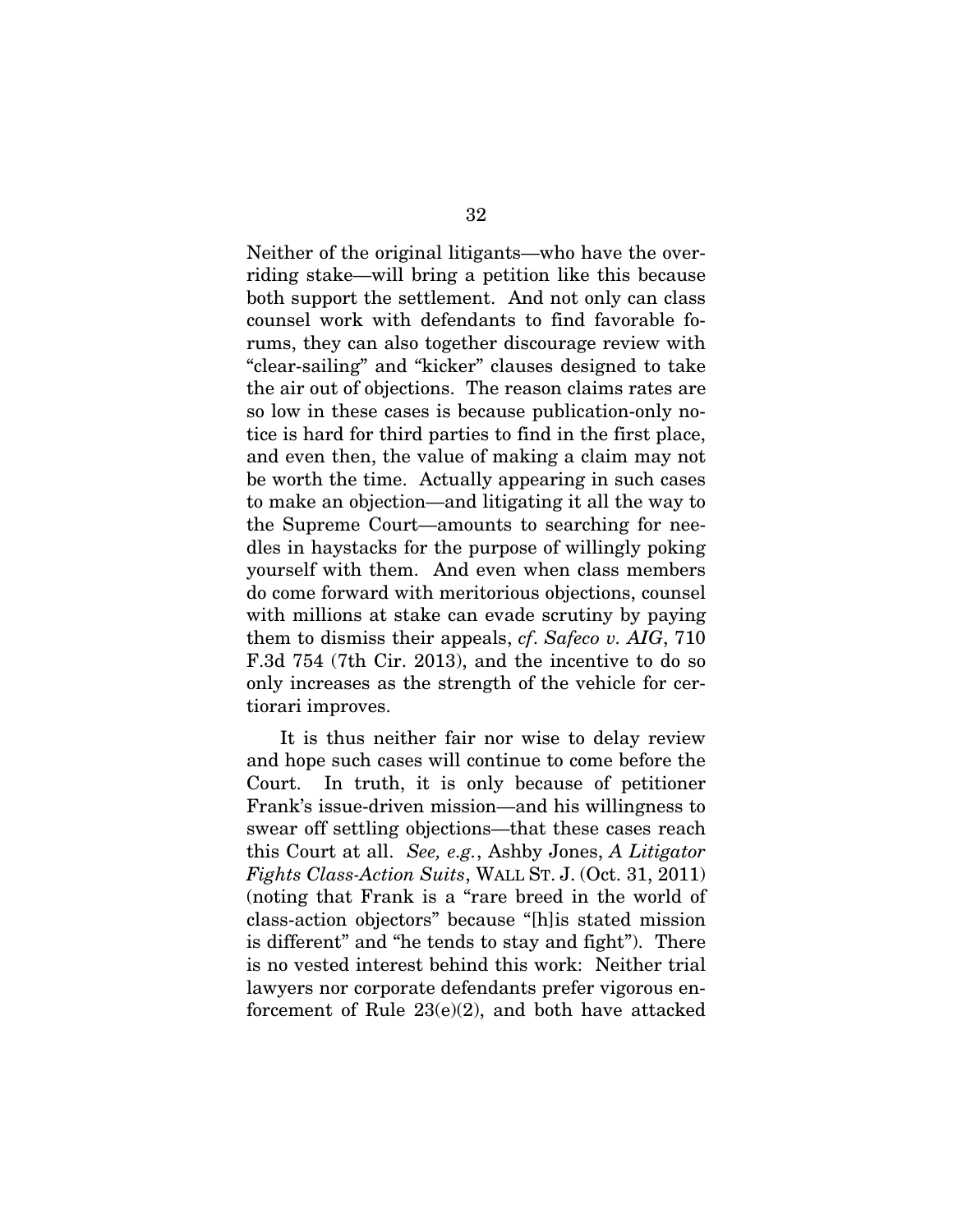Frank for his efforts. So while the incentives to *make* these settlements and insulate them from review is overwhelming, the incentive to bring them before this Court is negative—a risk of resources and reputation for little personal gain. Waiting again and again when members of this Court have long flagged these critical issues for review thus seriously risks missing the last or best train.

5. Finally, this issue is of critical importance not only because outsized fee requests and *cy pres*  awards are bad for the system, but because there is *real* good to do for absent class members. Settlement proponents frequently say that they have done as well as possible for the class; that the alternative to their settlement is zero recovery; that *cy pres* is the only way to do some good while punishing wrongdoers; and that objectors only risk all that. But this is just not true: The point of objecting is not to punish lawyers, but to endeavor to actually improve the outcomes of these settlements for the real parties in interest—the absent class members whose claims are being settled away. And make no mistake: When courts *do* blow the whistle, it works.

Most importantly, Judge Posner's suggestion that class counsel will respond to court-imposed incentives to "maximize the settlement benefits actually received by the class," *Pearson*, 772 F.3d at 781, has been borne out by experience. On remand from the *Baby Products* reversal, the parties arranged for direct distribution of settlement proceeds, and paid an additional \$14.45 million to over one million class members—money the parties initially directed to *cy pres* before the successful objection led to an "expo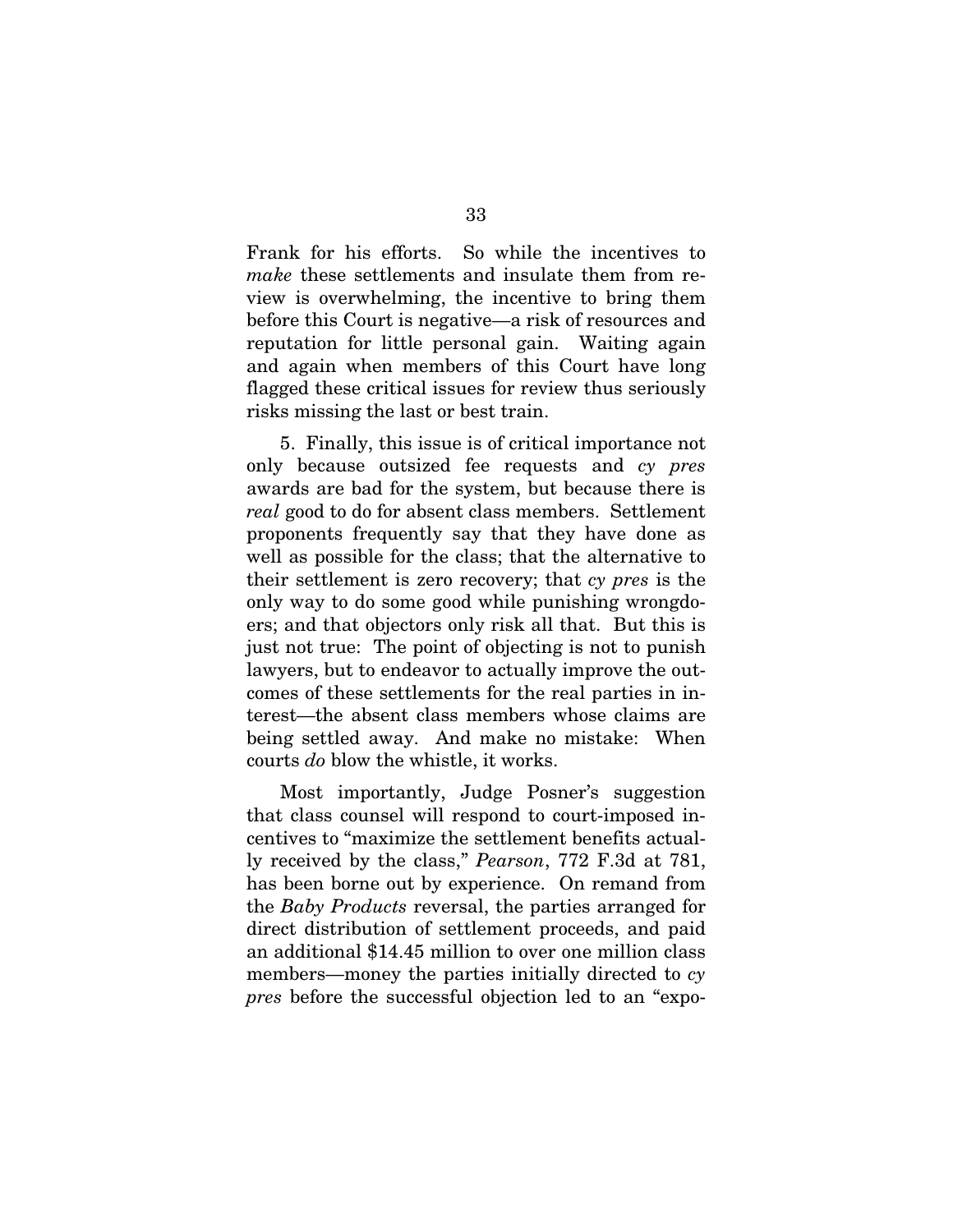nential increase" in class recovery. *McDonough*, 80 F. Supp. 3d at 660. After the Center objected to a similarly-structured settlement in *Bayer*, the parties used subpoenaed third-party retailer data to identify over a million class members (instead of the 18,938 who would have been paid in the original claimsmade structure), and paid an additional \$5.84 million to the class. Order at 4, *In re Bayer Corp. Litig.,*  No. 09-md-2023, Doc. 254 (E.D.N.Y. Nov. 8, 2013). And on remand in *Pearson*, the parties renegotiated to give class members at least \$5 million in cash, with any reduction in attorneys' fees now going to class members rather than back to defendants. Settlement ¶¶7-8, No. 11-cv-07972, Doc. 213-1 (N.D. Ill. May 14, 2015). In short, if you make lawyers get money to clients in order to get paid, that is *exactly*  what happens.

Nor should *cy pres* awards be uncritically accepted as doing some limited good for class members while punishing defendants. As *amici* discuss in depth, *cy pres* awards often *benefit* defendants while they may even harm the class. When *cy pres* awards divorce attorneys' fees from their clients' recovery, the class may lose its zealous advocate. *See, e.g.*, Redish, *supra*, at 650 (suggesting that "[b]y disincentivizing class attorneys from vigorously pursuing individualized compensation for absent class members, cy pres threatens" their rights). Even worse, class counsel has no incentive to prevent defendants from directing *cy pres* awards to causes defendants might support *for selfish reasons*. To take one example, Facebook and Google have directed *cy pres* awards in privacy-breach cases to the Electronic Frontier Foundation, a nonprofit that "is often an ally of